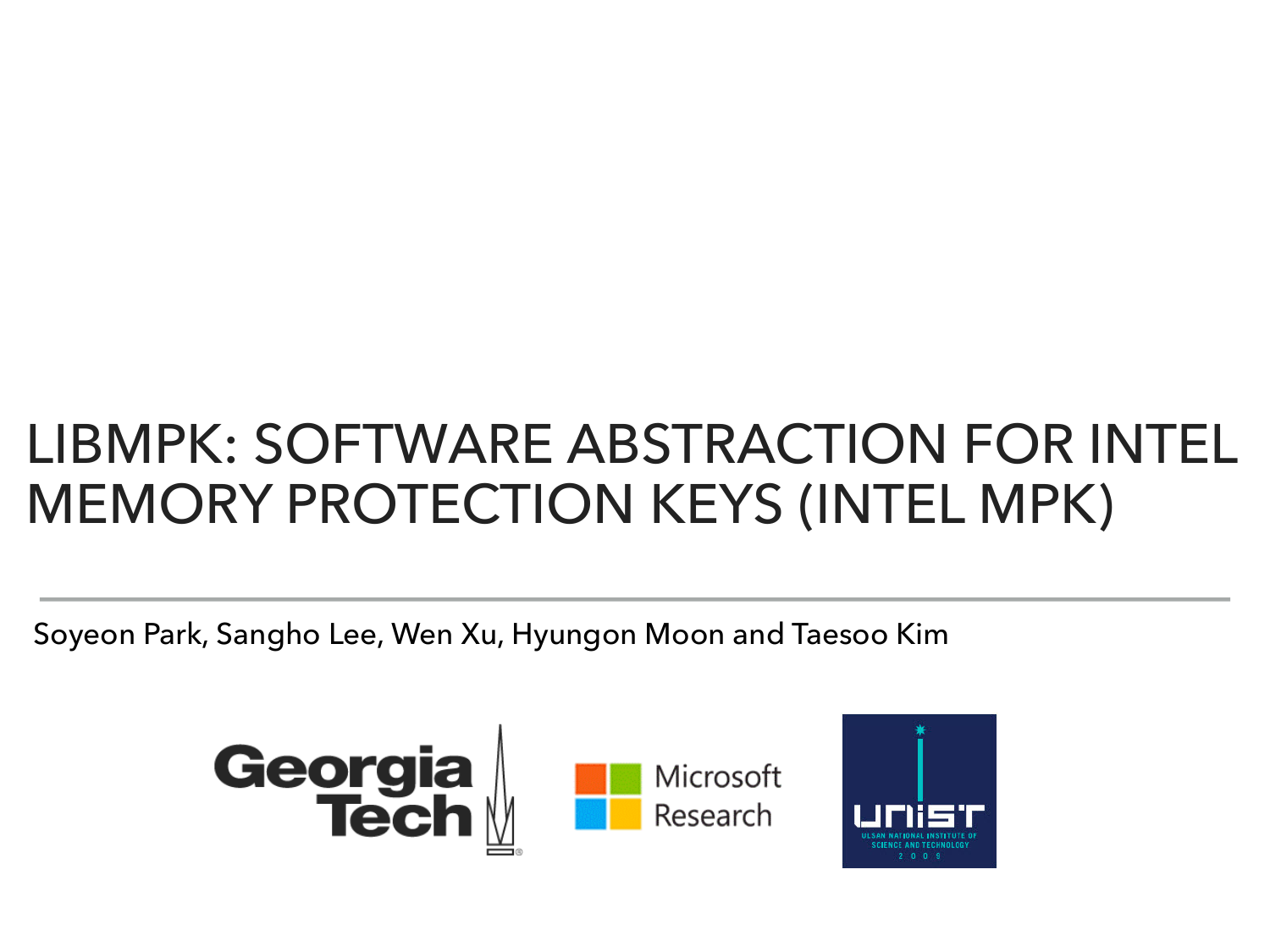## **SECURITY CRITICAL MEMORY REGIONS NEED PROTECTION**

#### ▸ JIT page

"To achieve code execution, we can simply locate one of these RWX JIT pages and overwrite it with our own shellcode." - [1]

- ▸ Personal information
- **Password**

#### ▶ Private key

**CLOUDFLARE** 

"We confirmed that all individuals used only the Heartbleed exploit to obtain the private key." - [2]

**[1] Amy Burnett, et al. "Weaponization of a Javascriptcore vulnerability" RET2 Systems Engineering Blog [2] Nick Sullivan "The Results of the CloudFlare Challenge" CloudFlare Blog**

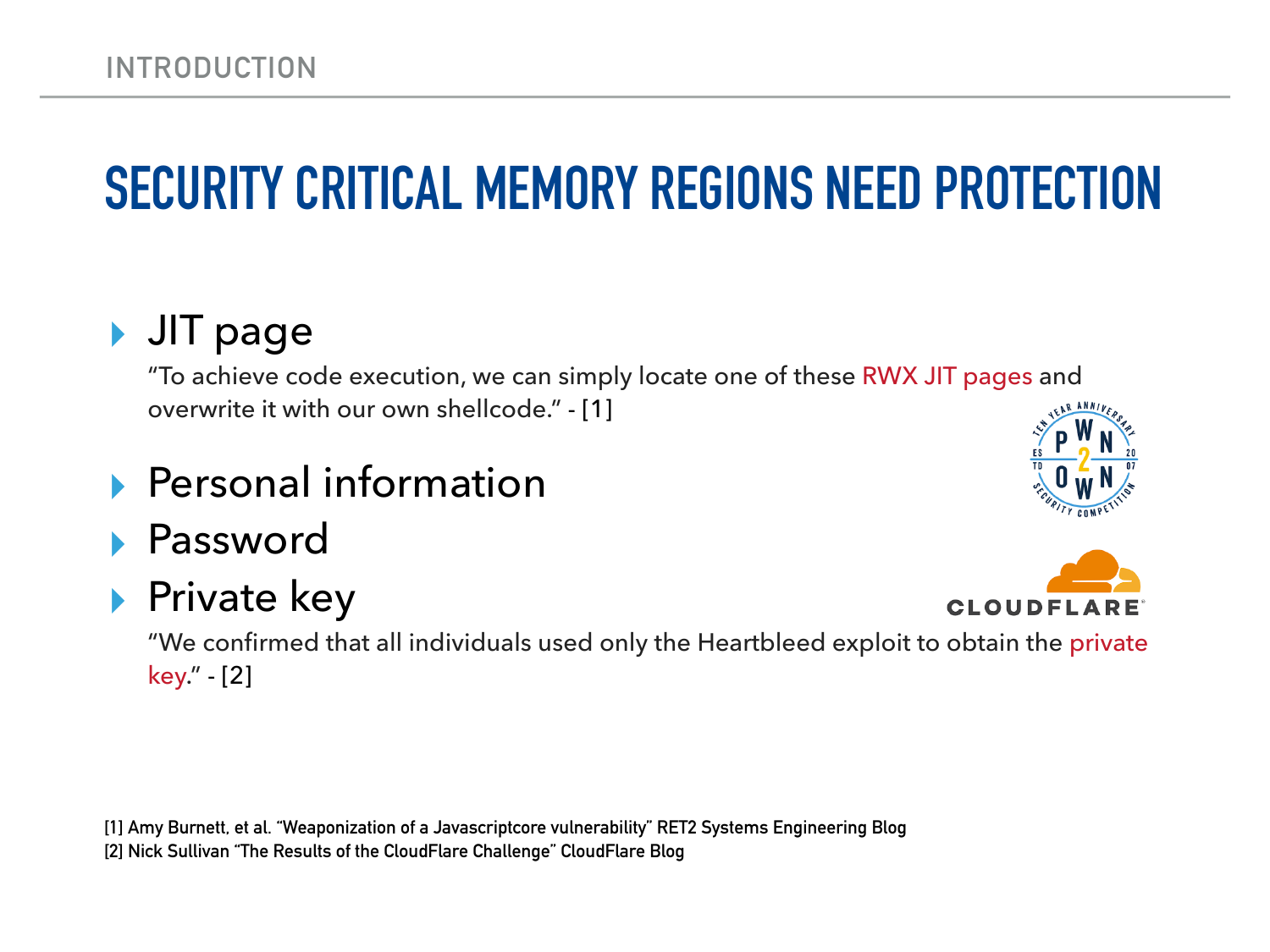#### **EXAMPLE 1 - HEARTBLEED ATTACK**

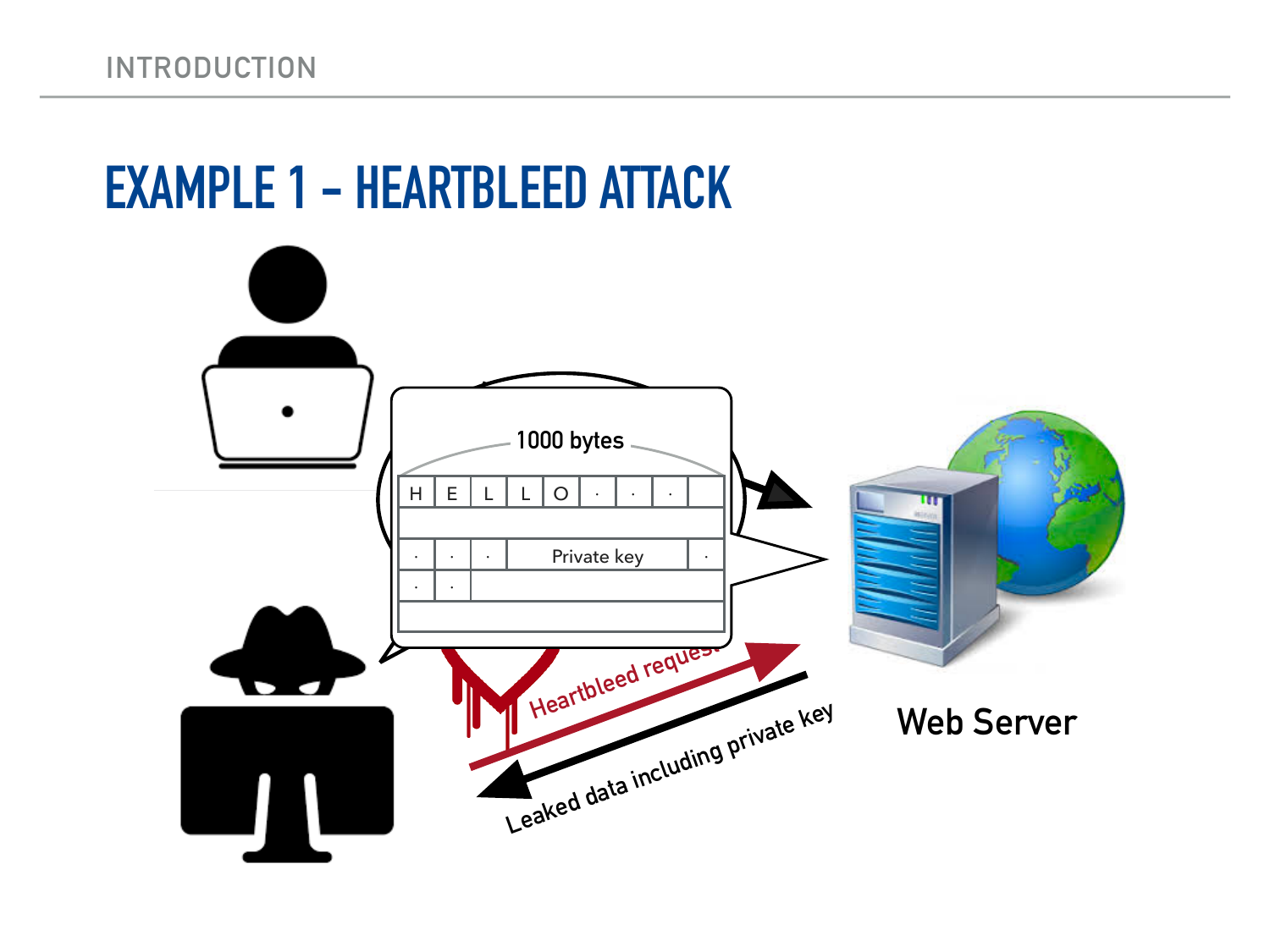## **EXAMPLE 1 : EXISTING SOLUTION TO PROTECT MEMORY**

▶ Process separation



**[1] Song, Chengyu, et al. "Exploiting and Protecting Dynamic Code Generation", NDSS 2015. [2] Litton, James, et al. "Light-Weight Contexts: An OS Abstraction for Safety and Performance", OSDI 2016.**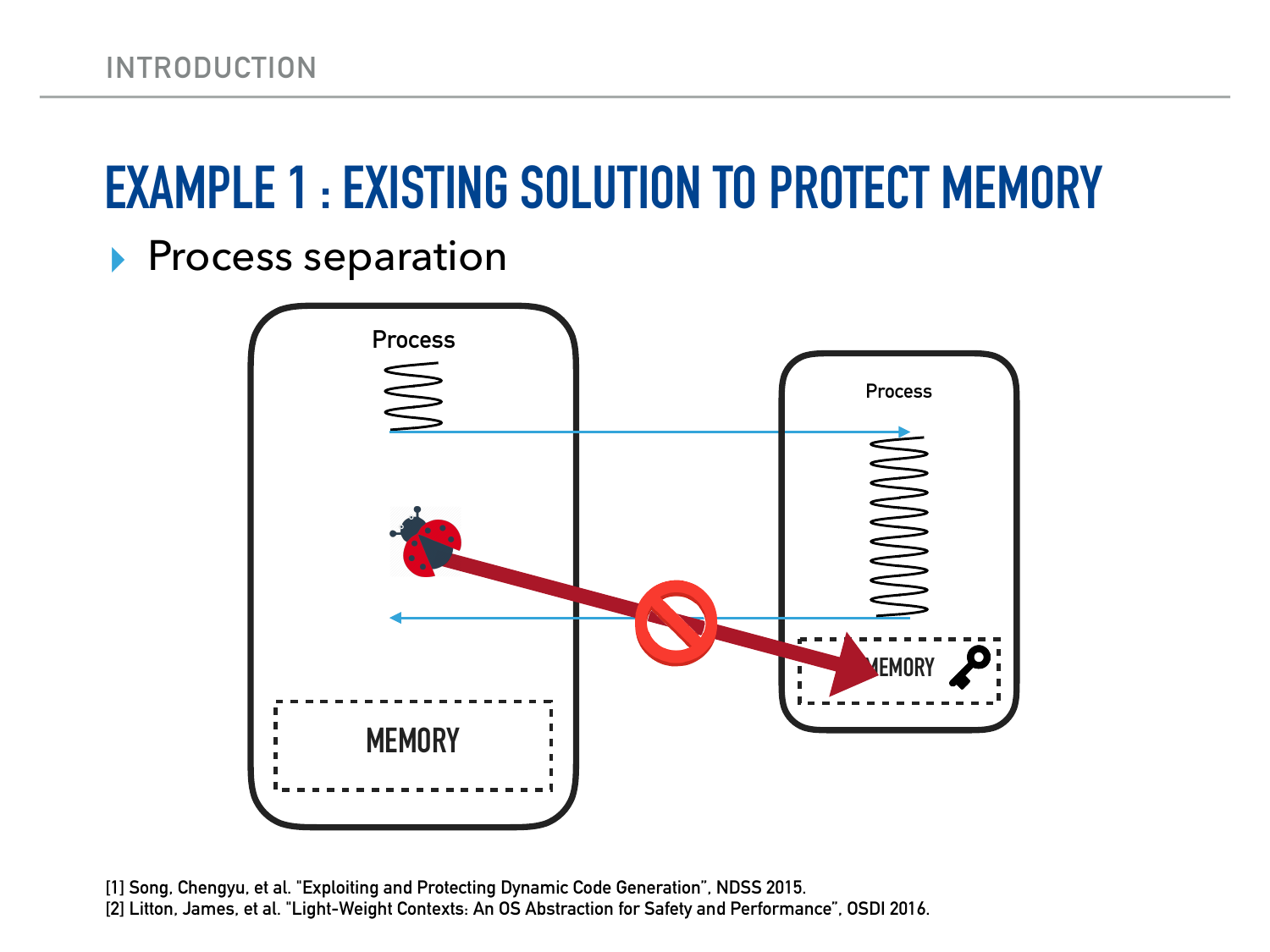### **EXAMPLE 2 - EXISTING SOLUTION TO PROTECT JIT PAGE**

▸ JIT page W^X protection

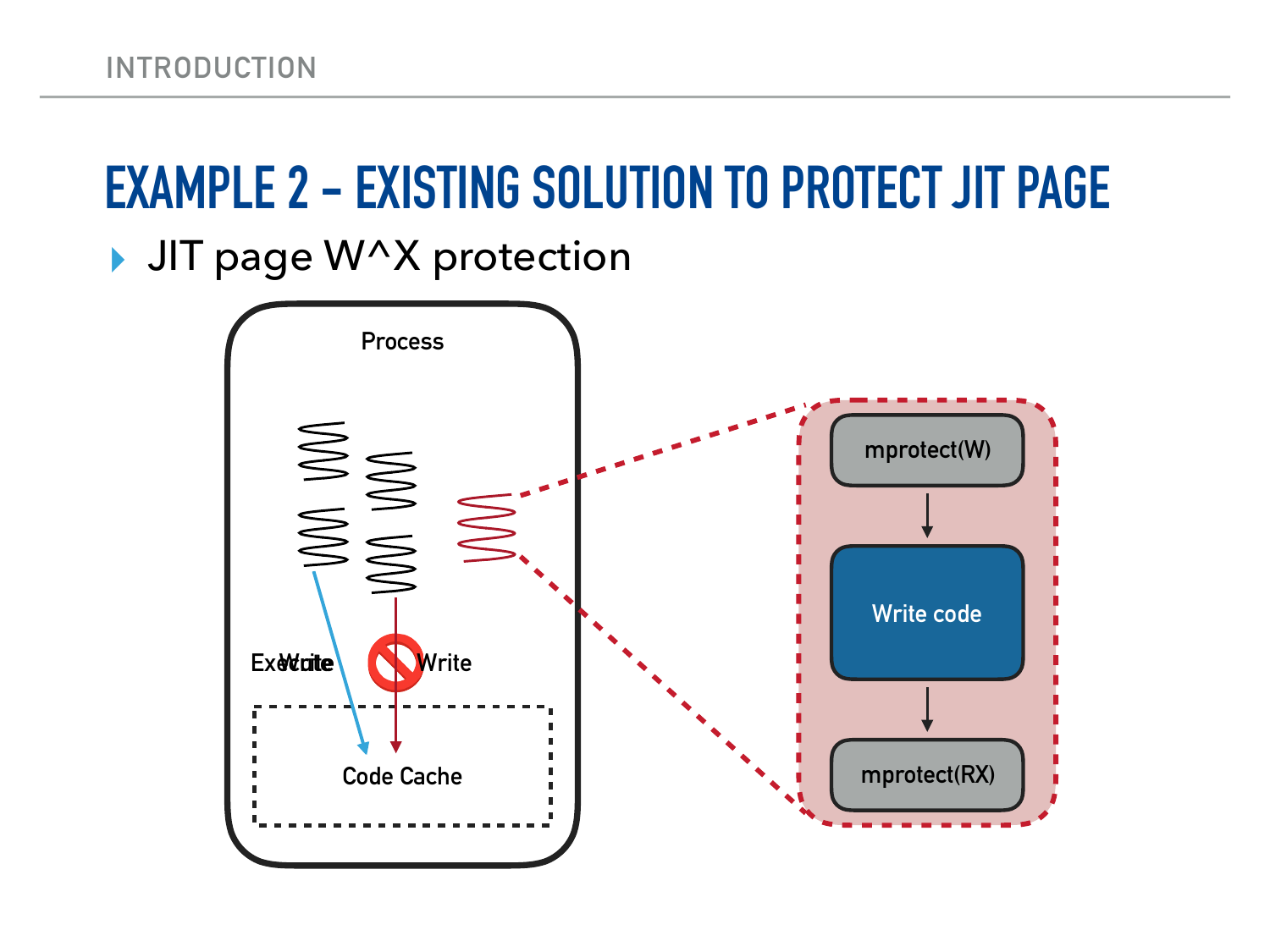## **PROBLEMS OF EXISTING SOLUTIONS**

▶ Process Separation

**High overhead to spawn new process and synch data**

W^X Protection

**Multiple cost to change permission of multiple pages** 

**Race condition due to permission synchronization** 

**This talk: utilizing a hardware mechanism, Intel Memory Protection Key (MPK), to address these challenges**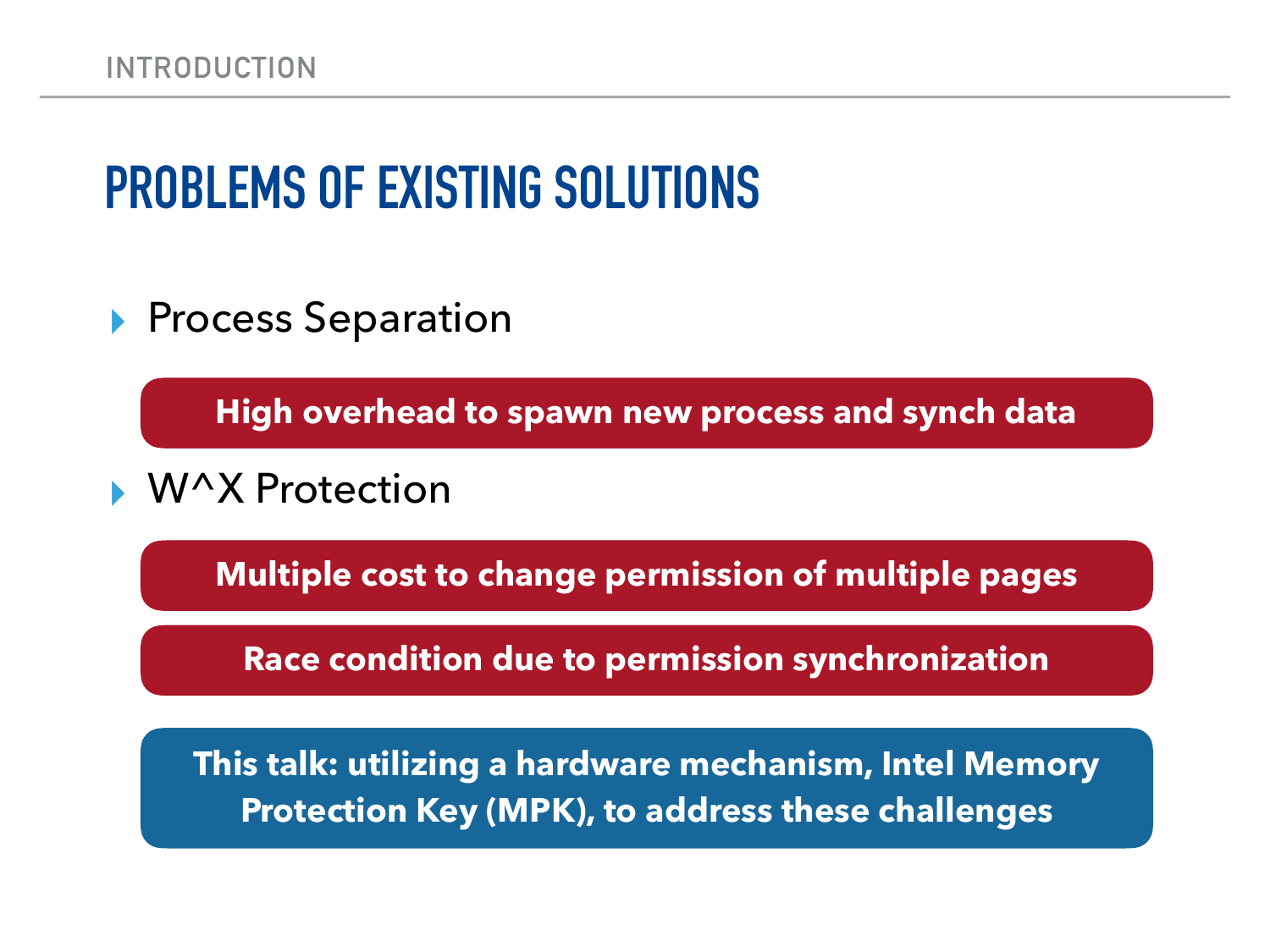## **OUTLINE**

▸ Introduction

#### ▸ **Intel MPK Explained**

- ▸ Challenges
- ▸ Design
- ▸ Implementation
- ▸ Evaluation
- ▸ Discussion
- ▶ Related Work
- ▸ Conclusion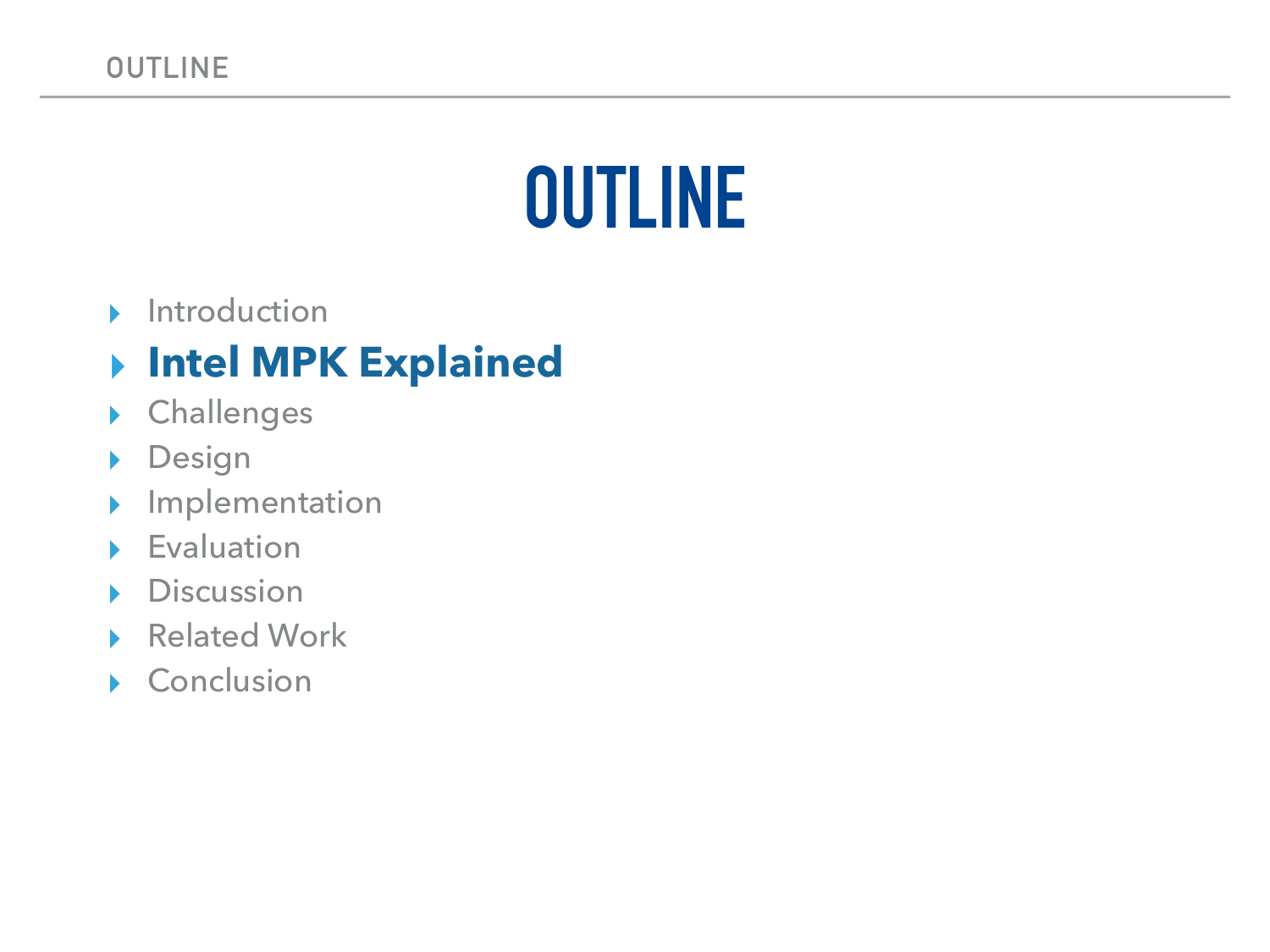## **OVERVIEW**

- ▸ Support fast permission change for page groups with single instruction
	- ▸ Fast single invocation
	- ▸ Fast permission change for multiple pages

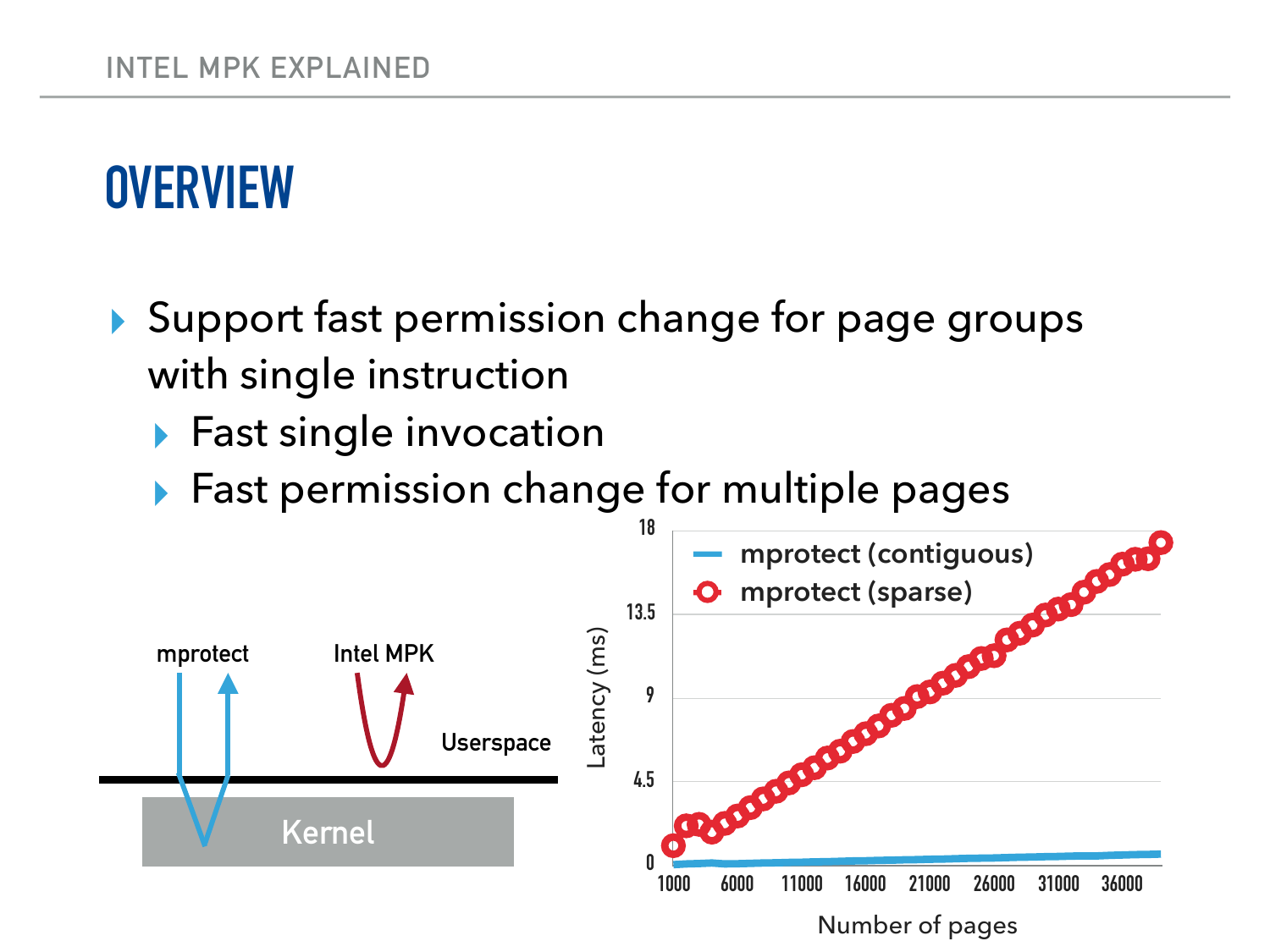

▸ RDPKRU: read key/perm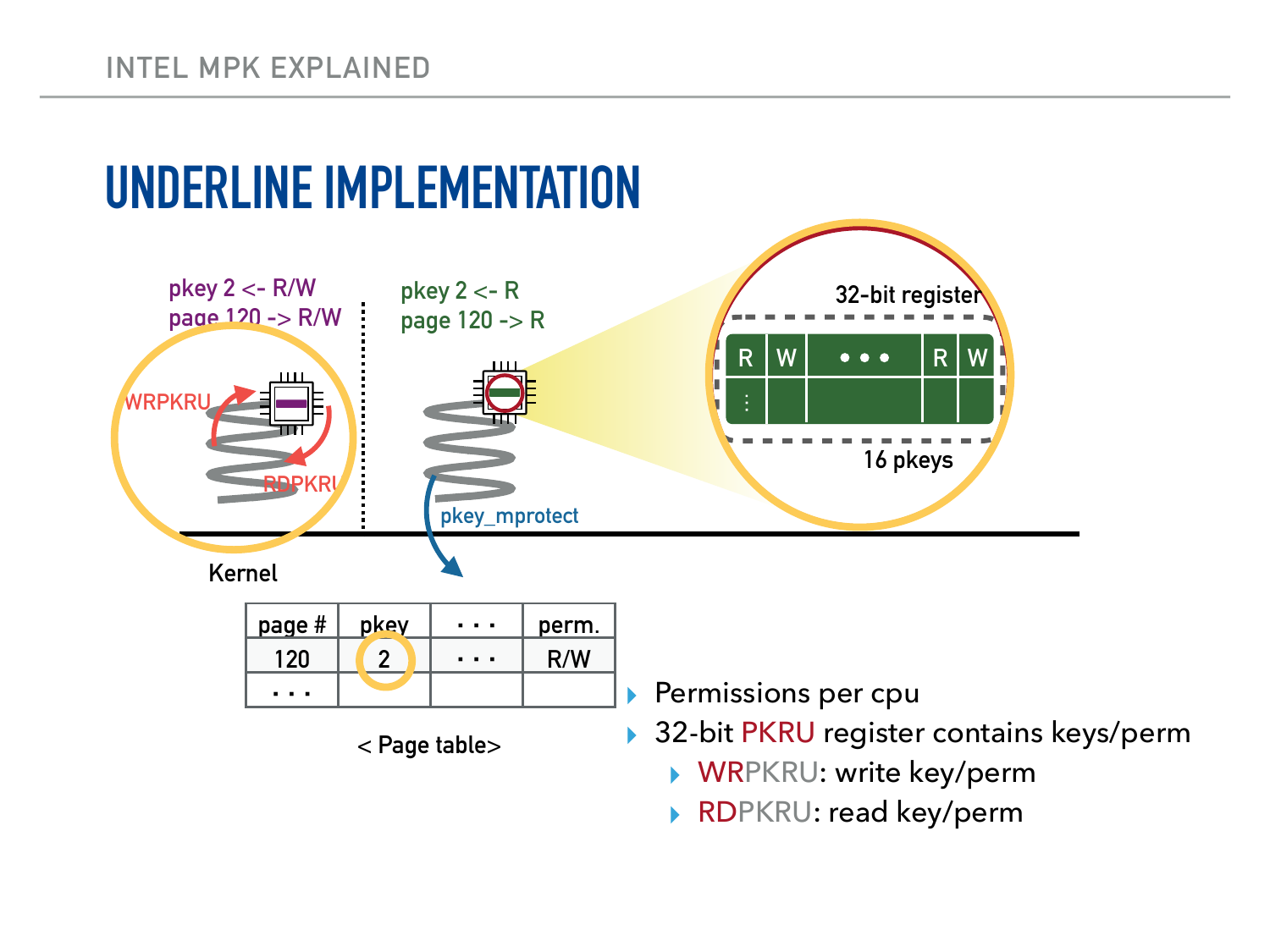### **EXAMPLE - JIT PAGE W^X PROTECTION**

```
function init()
  pkey = pkey_alloc()
  pkey_mprotect(code_cache, len, RWX, pkey)
```

```
function JIT()
  WRPKRU(pkey, W)
 ...
  write code cache
 ...
   WRPKRU(pkey, R)
function fini()
  pkey_free(pkey)
```

```
PKRU Register
```


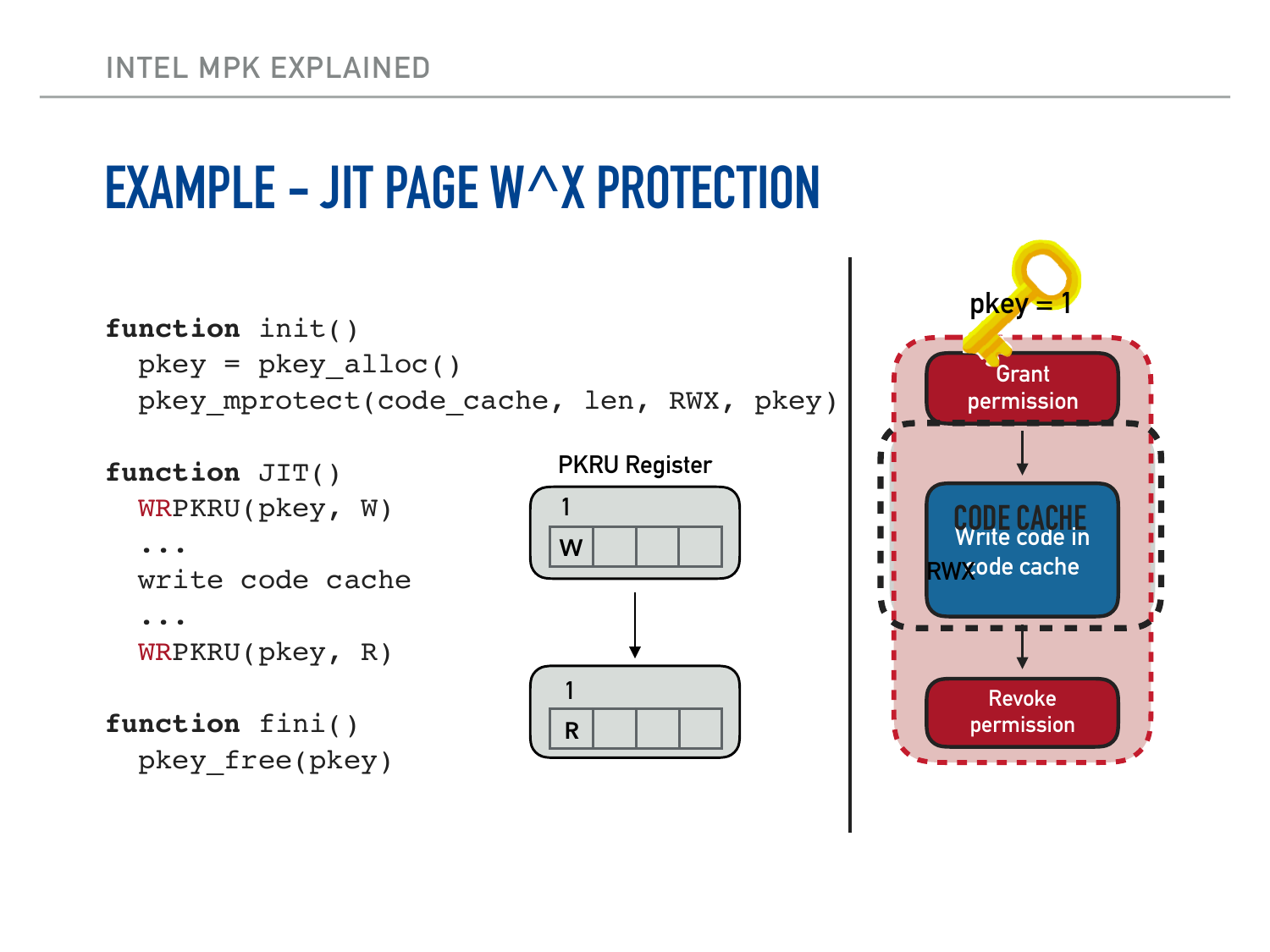## **EXAMPLE : EXECUTABLE-ONLY MEMORY**

```
function init()
  pkey = pkey_alloc()
 pkey mprotect(code_cache, len, RWX, pkey)
```
#### **function** JIT()

```
 WRPKRU(pkey, W)
```
#### ...

write code cache

```
 ...
```
WRPKRU(pkey, R)

```
function fini()
  pkey_free(pkey)
```
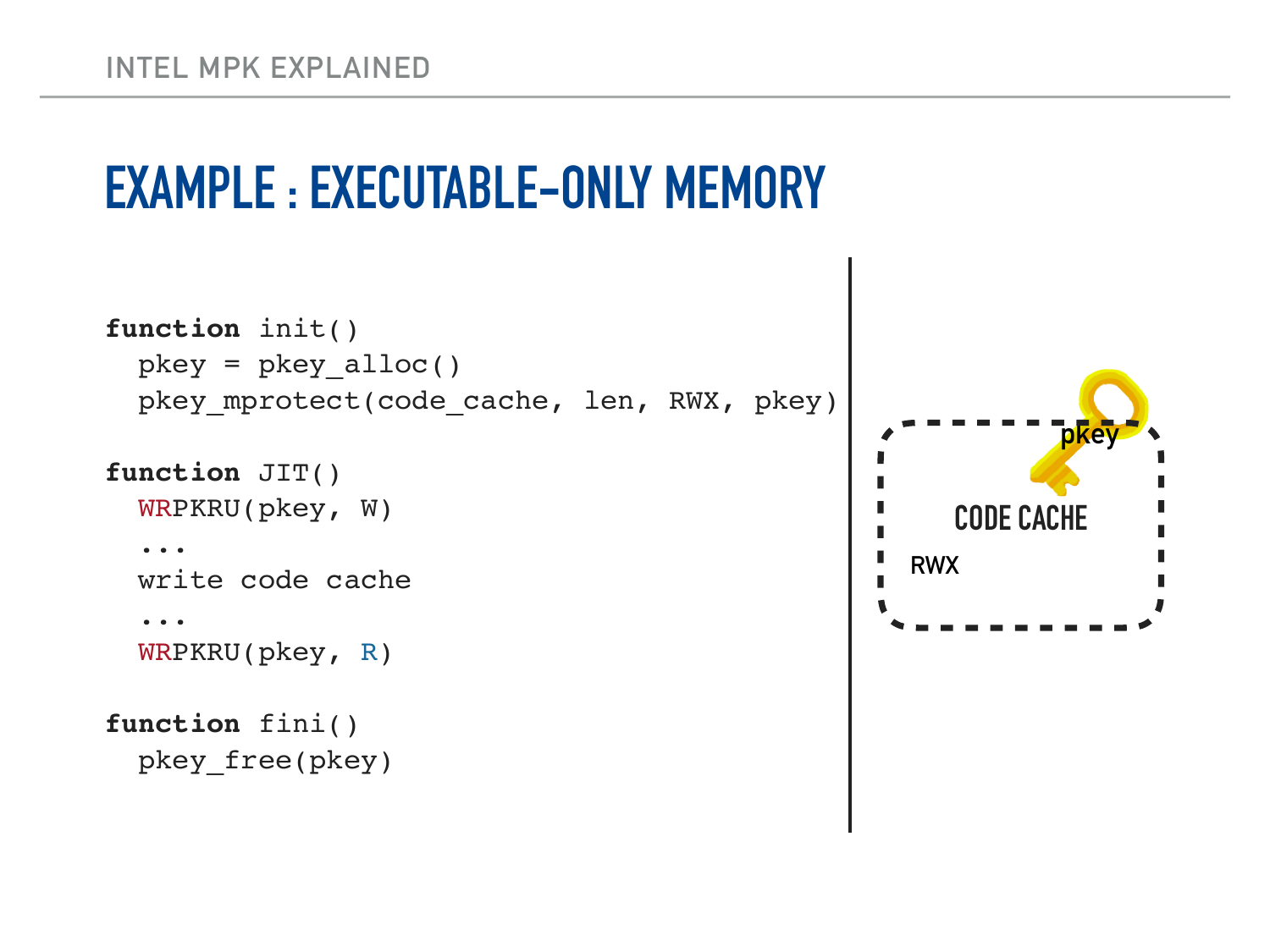## **EXAMPLE : EXECUTABLE-ONLY MEMORY**

```
function init()
  pkey = pkey_alloc()
 pkey mprotect(code_cache, len, RWX, pkey)
```

```
function JIT()
```

```
 WRPKRU(pkey, W)
```

```
 ...
```
write code cache

 ... WRPKRU(pkey, None)

```
function fini()
  pkey_free(pkey)
```
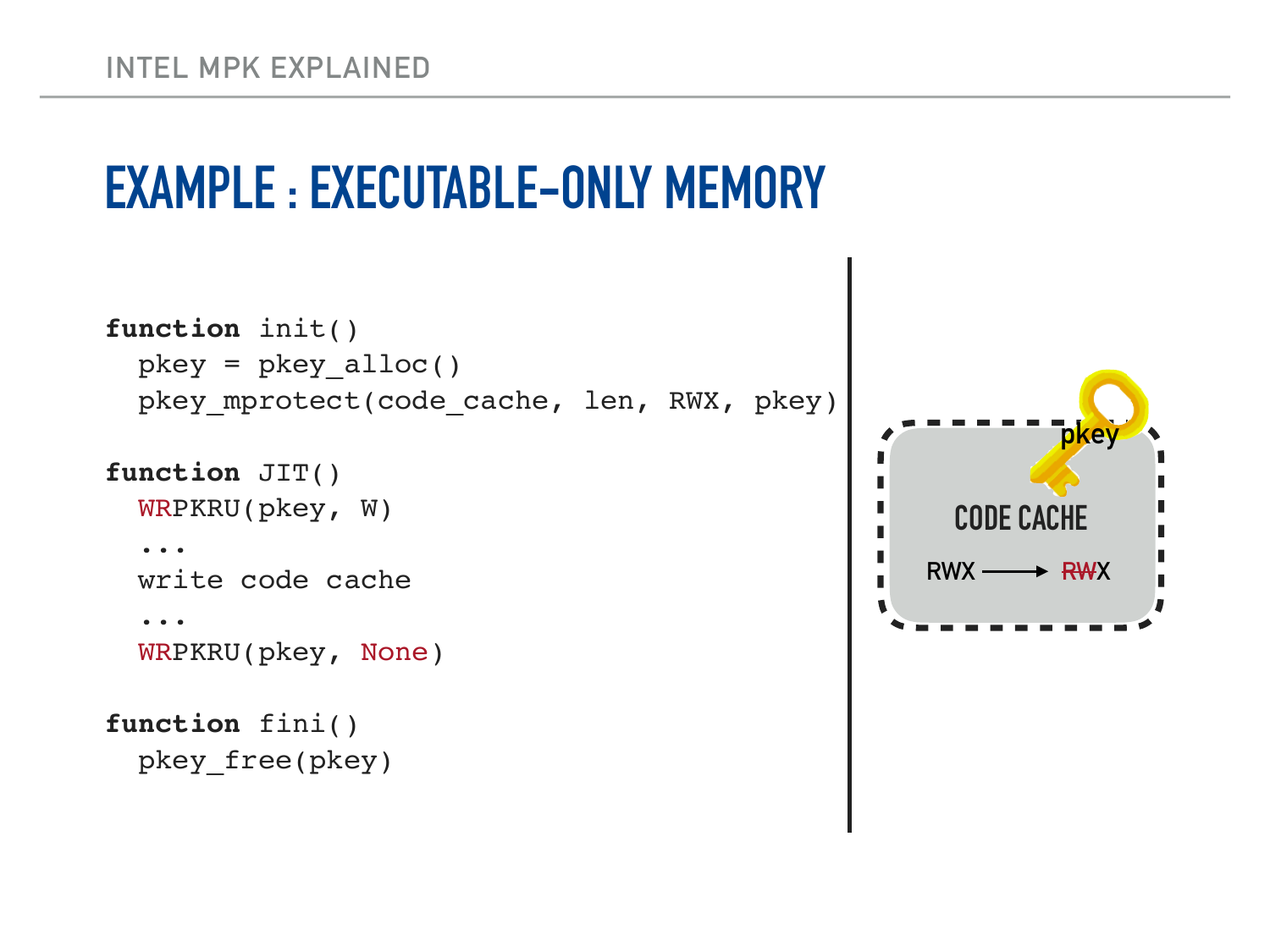## **OUTLINE**

- ▸ Introduction
- ▸ Intel MPK Explained

#### ▸ **Challenges**

▸ **Non-scalable Hardware Resource** 

#### ▸ **Asynchronous Permission Change**

- ▸ Design
- ▸ Implementation
- ▸ Evaluation
- ▸ Discussion
- **Related Work**
- ▸ Conclusion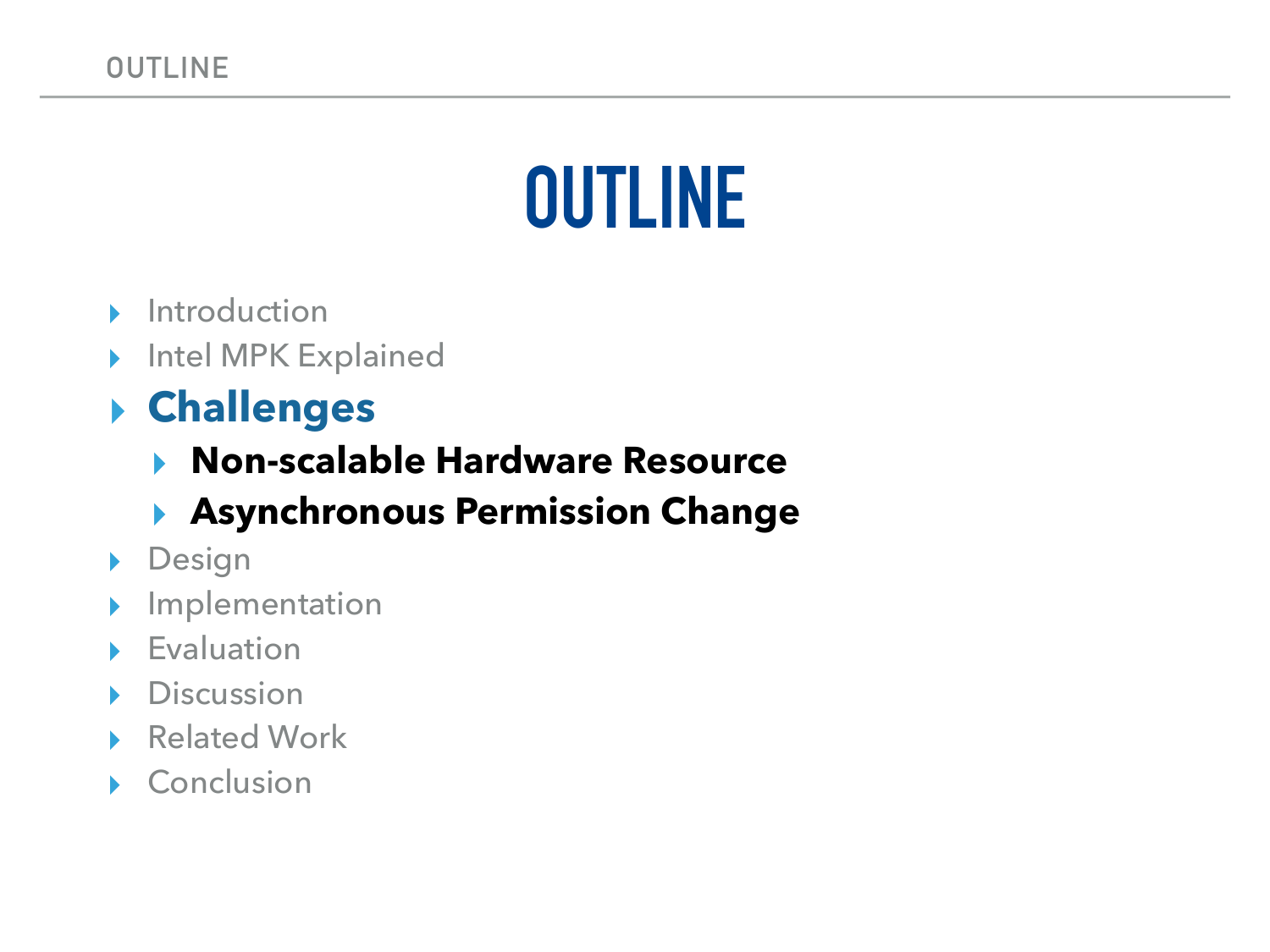## **NON-SCALABLE HARDWARE RESOURCE**

▸ Only 16 keys are provided

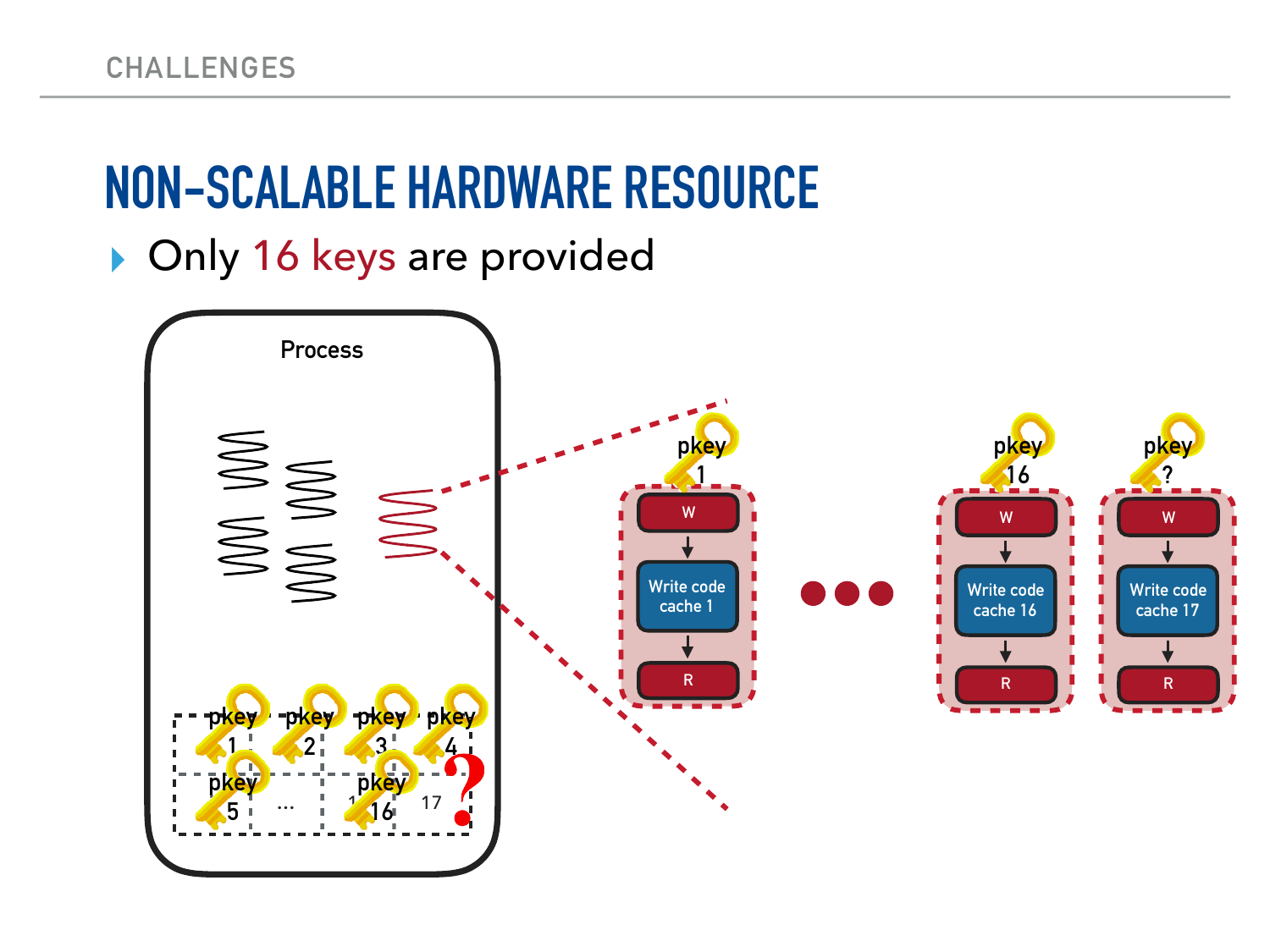#### **ASYNCHRONOUS PERMISSION CHANGE - PROS**

▶ Permission change with MPK is per-thread intrinsically

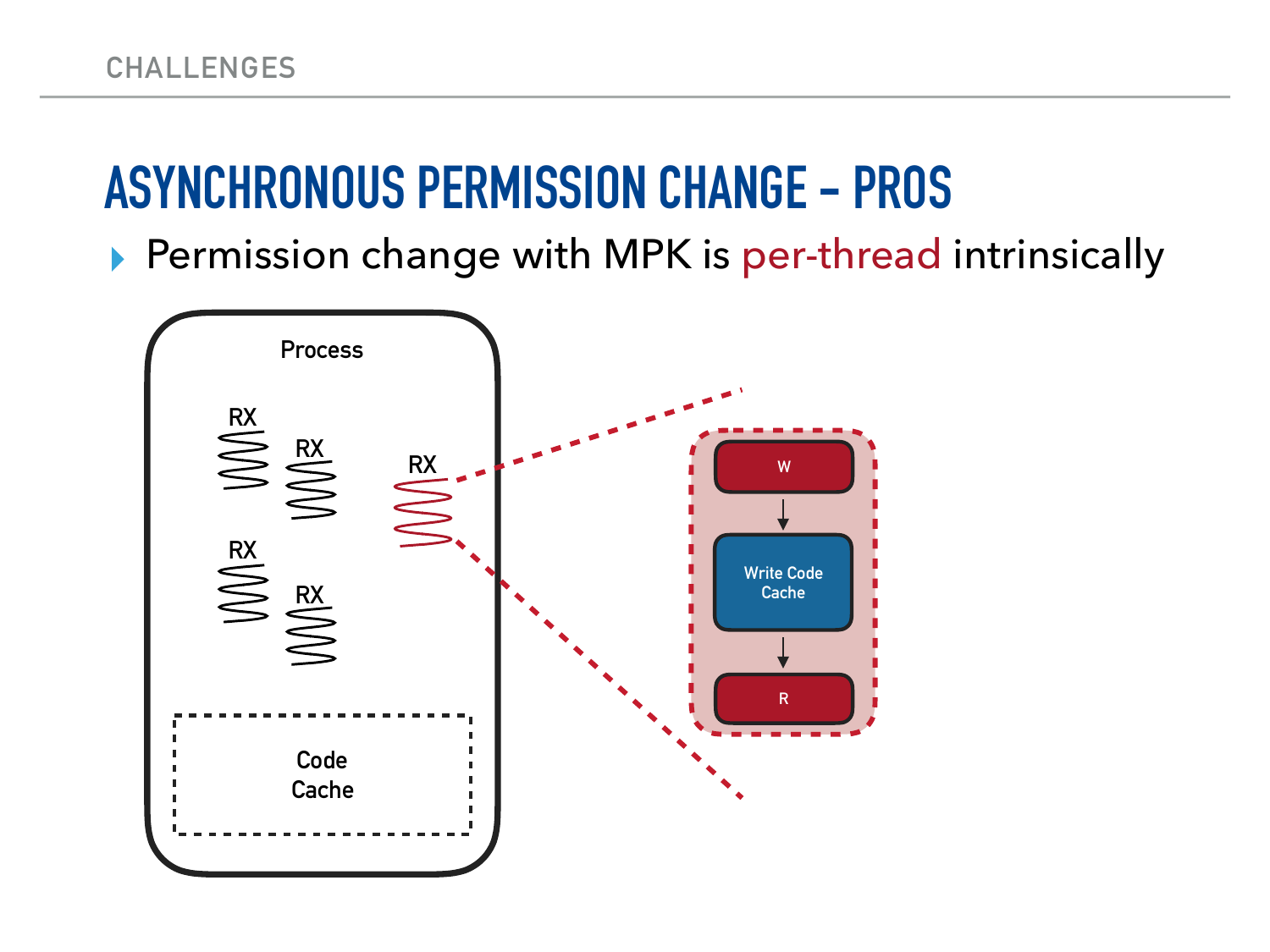#### **ASYNCHRONOUS PERMISSION CHANGE - PROS**

▶ Permission change with MPK is per-thread intrinsically

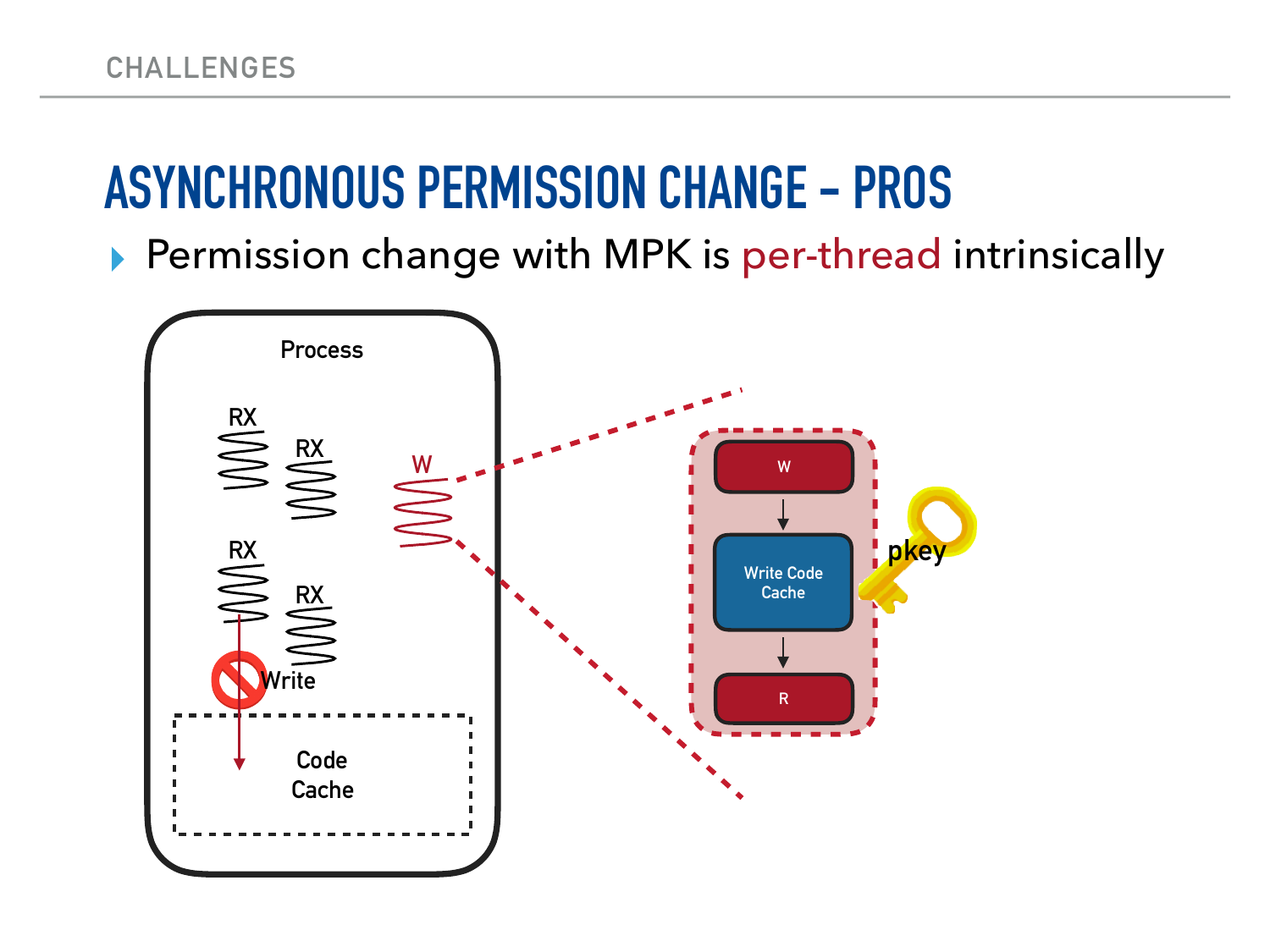#### **ASYNCHRONOUS PERMISSION CHANGE - CONS**

▶ Permission synchronization is necessary in some context

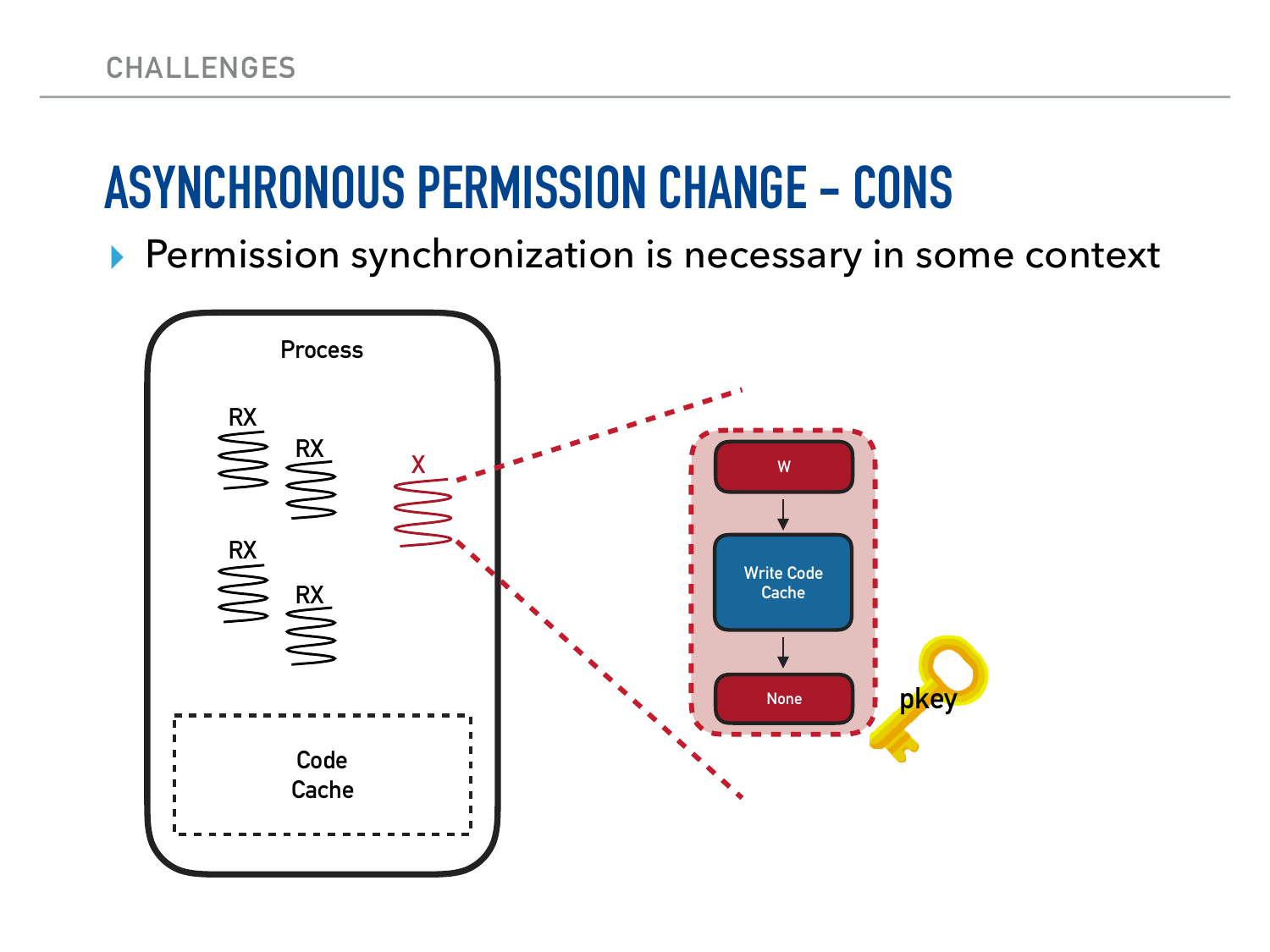#### **ASYNCHRONOUS PERMISSION CHANGE - CONS**

▶ Permission synchronization is necessary in some context

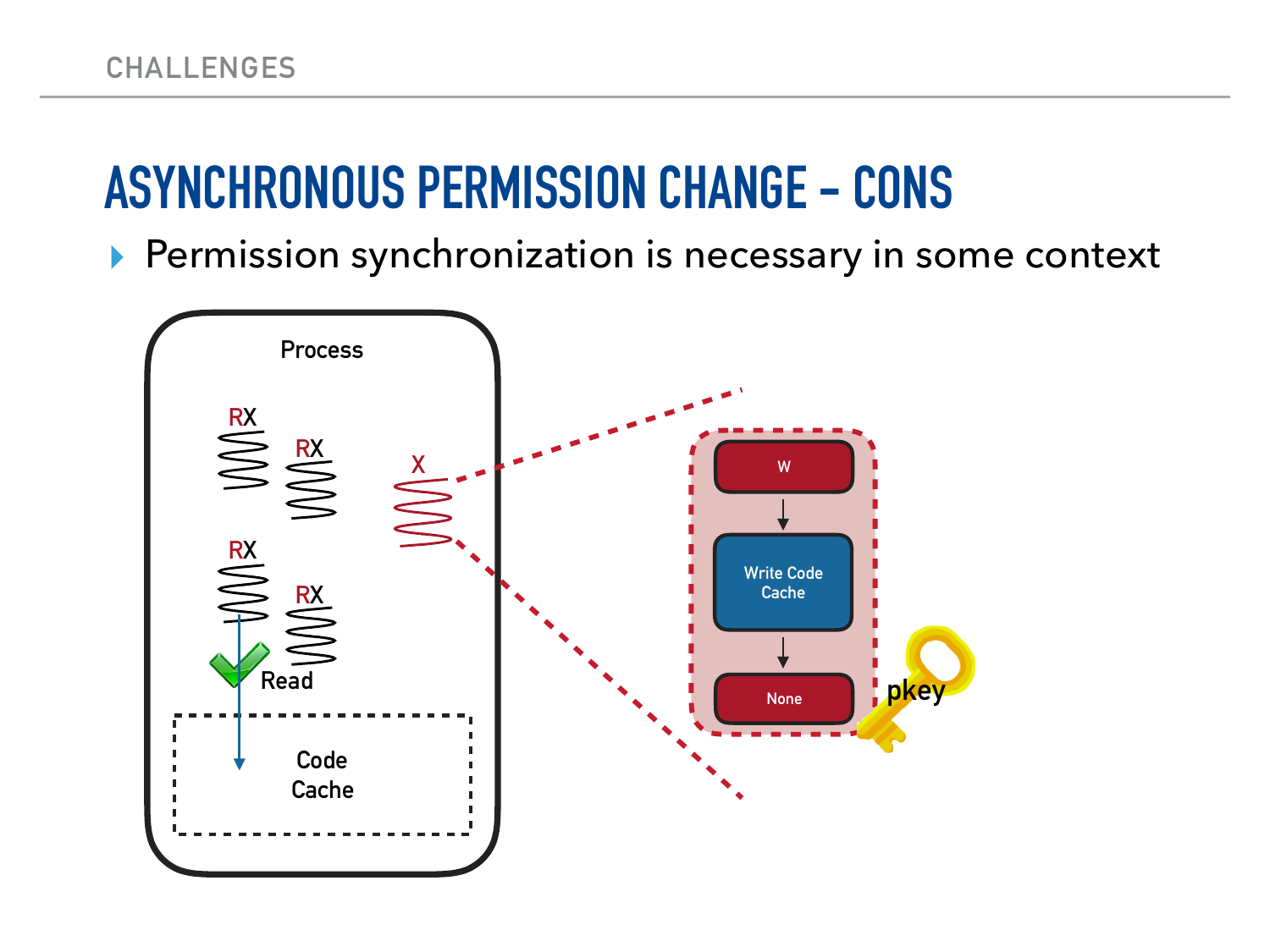#### **REVISIT : CHALLENGES**

▸ Non-scalable Hardware Resources

Key virtualization solve by key indirection.

▶ Asynchronous Permission Change

libmpk provide permission synchronization API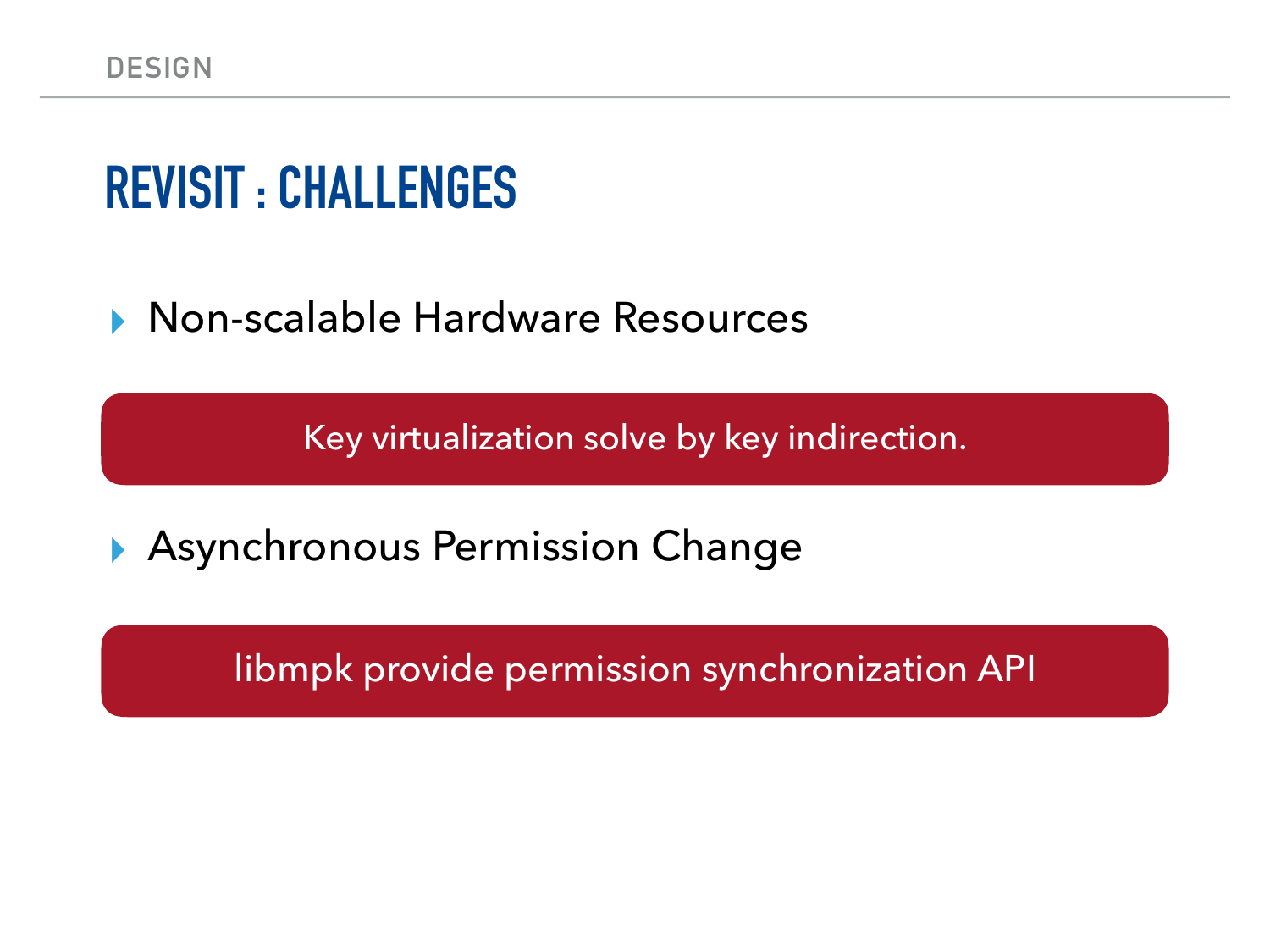## **KEY VIRTUALIZATION**

▶ Decoupling physical keys from user interface ▸ Key indirection working like cache

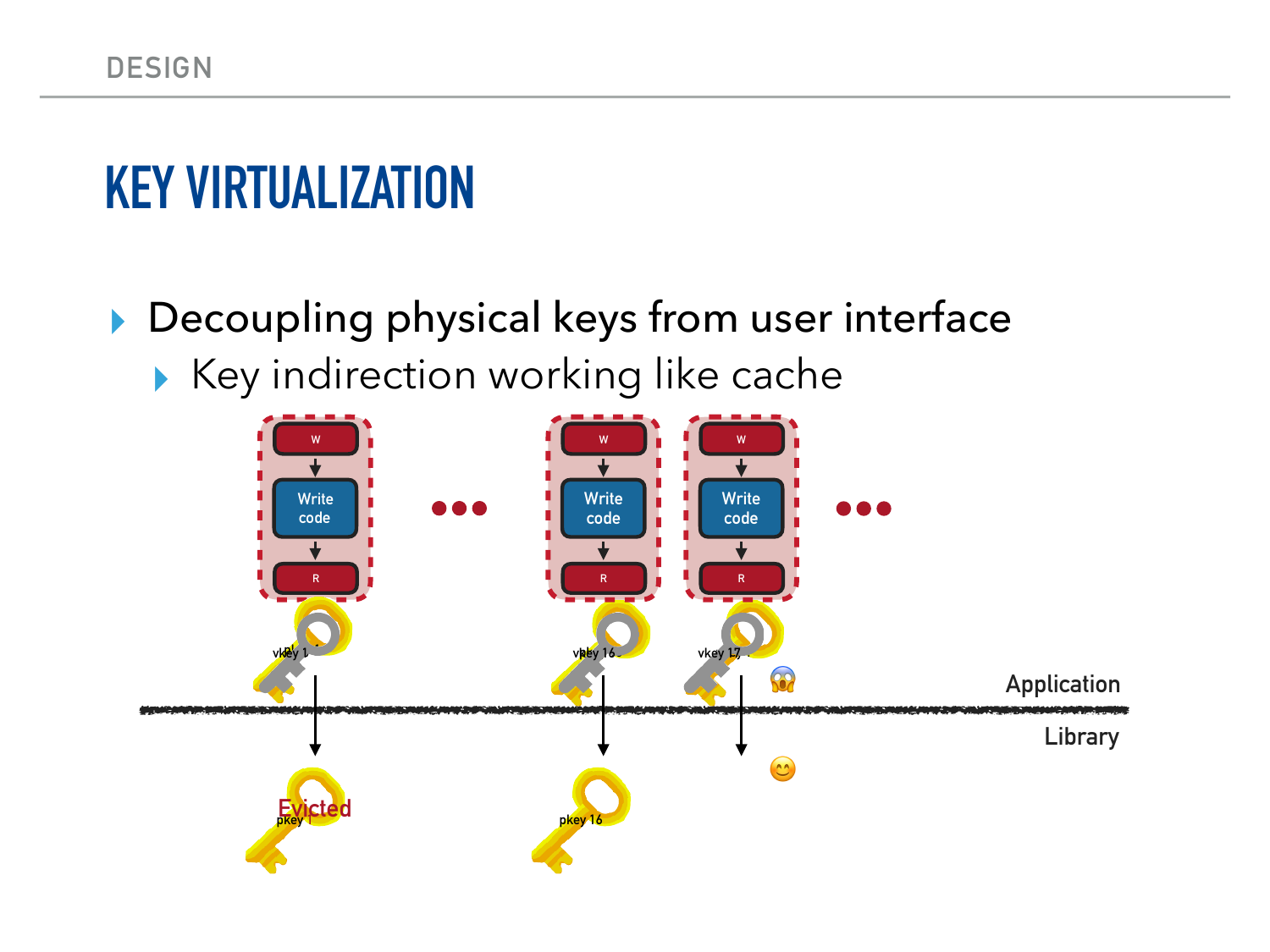#### **INTER-THREAD PERMISSION SYNCHRONIZATION**

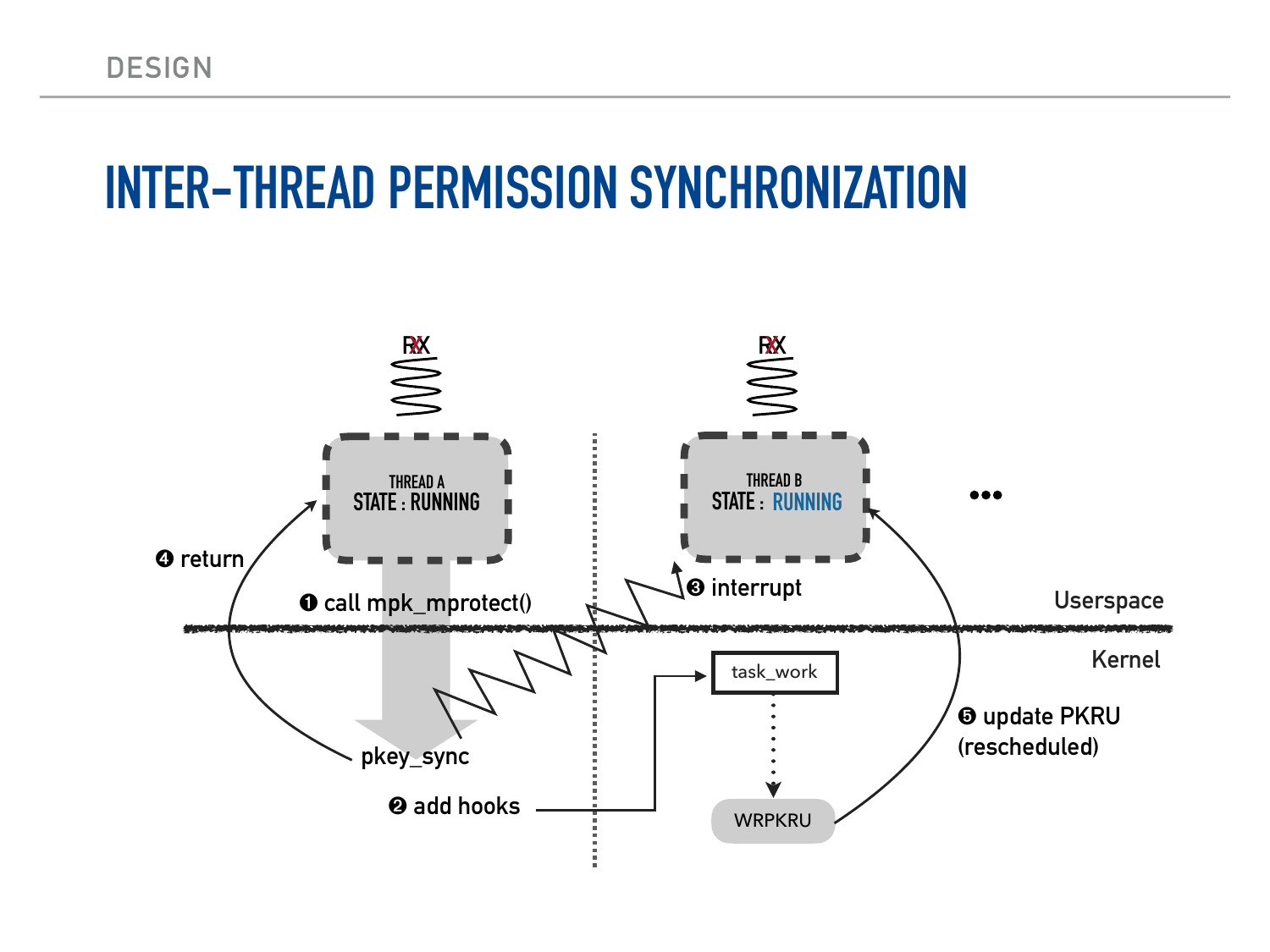# **IMPLEMENTATION**

- ▸ libmpk is written in C/C++
	- ▸ Userspace library : 663 LoC
	- ▸ Kernel support : 1K LoC
		- ▶ Permission Synchronization
		- ▸ Kernel module for managing metadata
			- ▸ Userspace cannot fabricate metadata
- ‣ We open source at

<https://github.com/sslab-gatech/libmpk>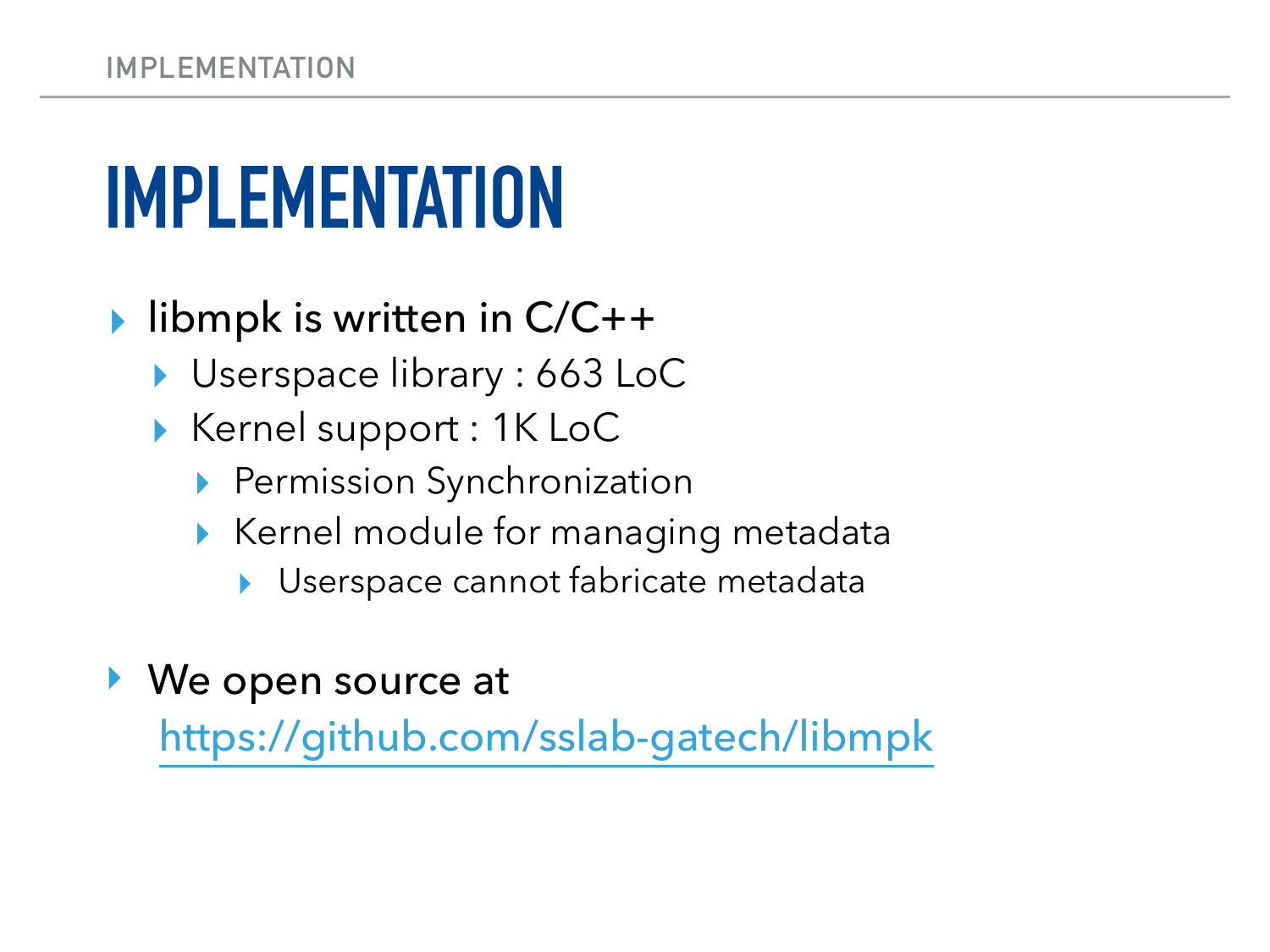### **USE CASE - JIT PAGE W^X PROTECTION**

```
function init()
   vkey = libmpk_mmap(&code_cache, len, RWX)
function JIT()
  libmpk begin(vkey, W)
 ...
  write code cache
 ...
   libmpk_end(vkey)
  libmpk mprotect(vkey, X)
         Key virtualization
          Permission synchronization
```
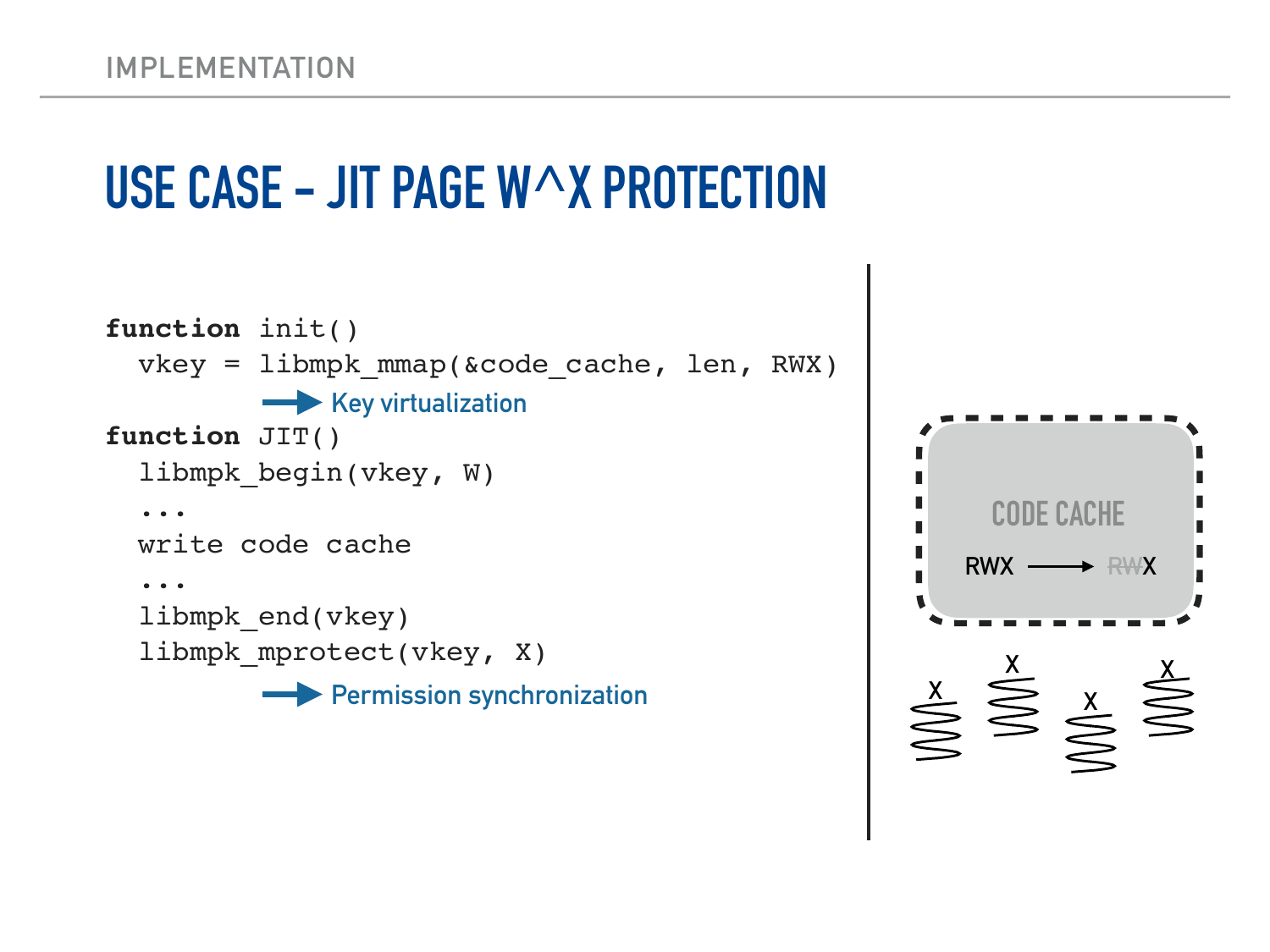## **OUTLINE**

- ▸ Introduction
- Intel MPK Explained
- **Challenges**
- Design
- ▸ Implementation

#### ▸ **Evaluation**

- ▸ **Usability**
- ▸ **Checking overhead occurred by design**
- ▸ **Use cases applying for memory isolation and protection**
- **Discussion**
- **Related Work**
- **Conclusion**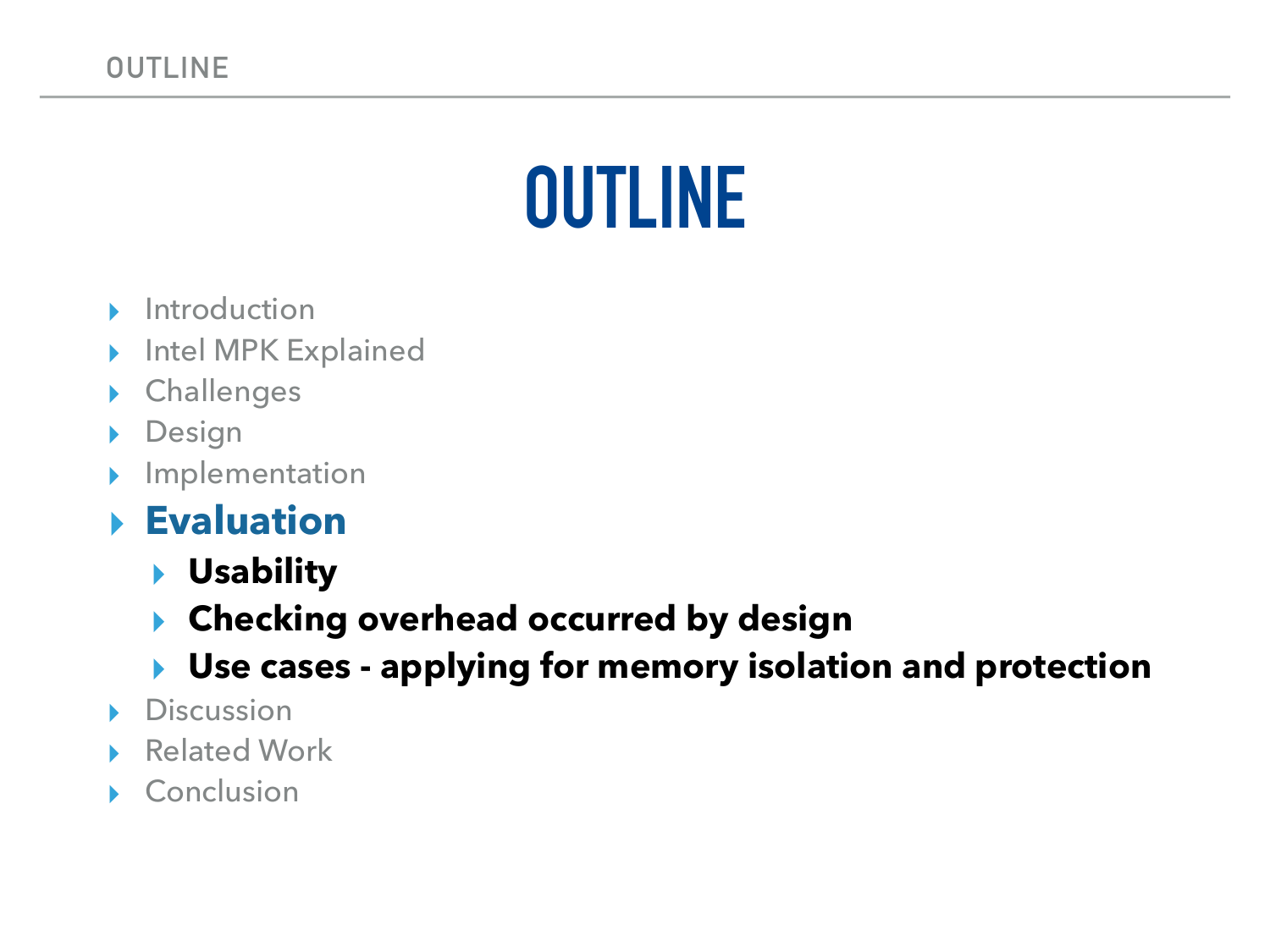#### **LIBMPK IS EASY TO ADOPT**

- ▸ OpenSSL (83 LoC) : protecting private key
- ▸ Memcached (117 LoC) : protecting slabs
- ▸ Chakracore (10 LoC) : protecting JIT pages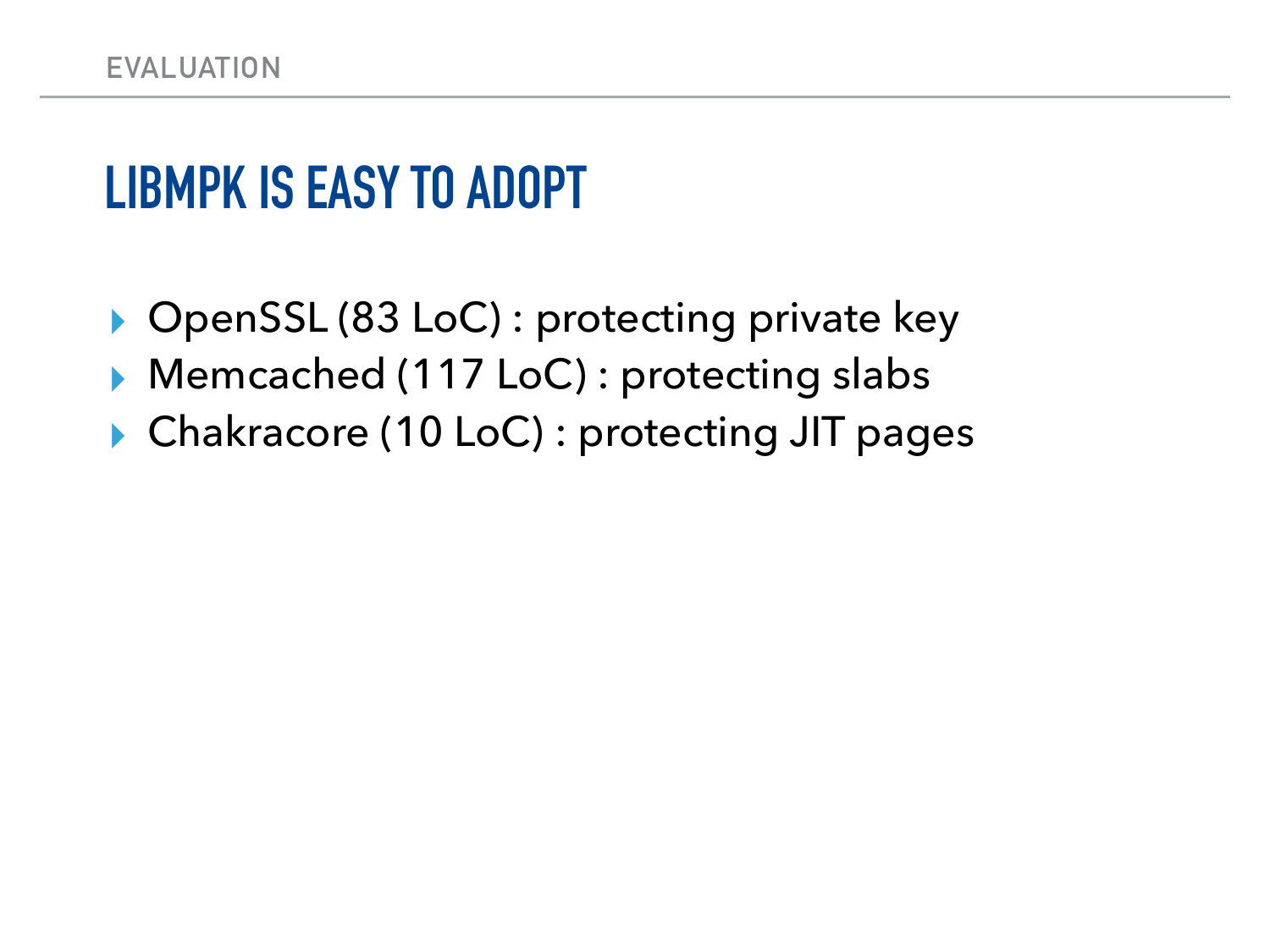## **LATENCY - KEY VIRTUALIZATION**

#### ▸ Cache miss costs overhead due to eviction



**Reasonable overhead while providing similar functionality.**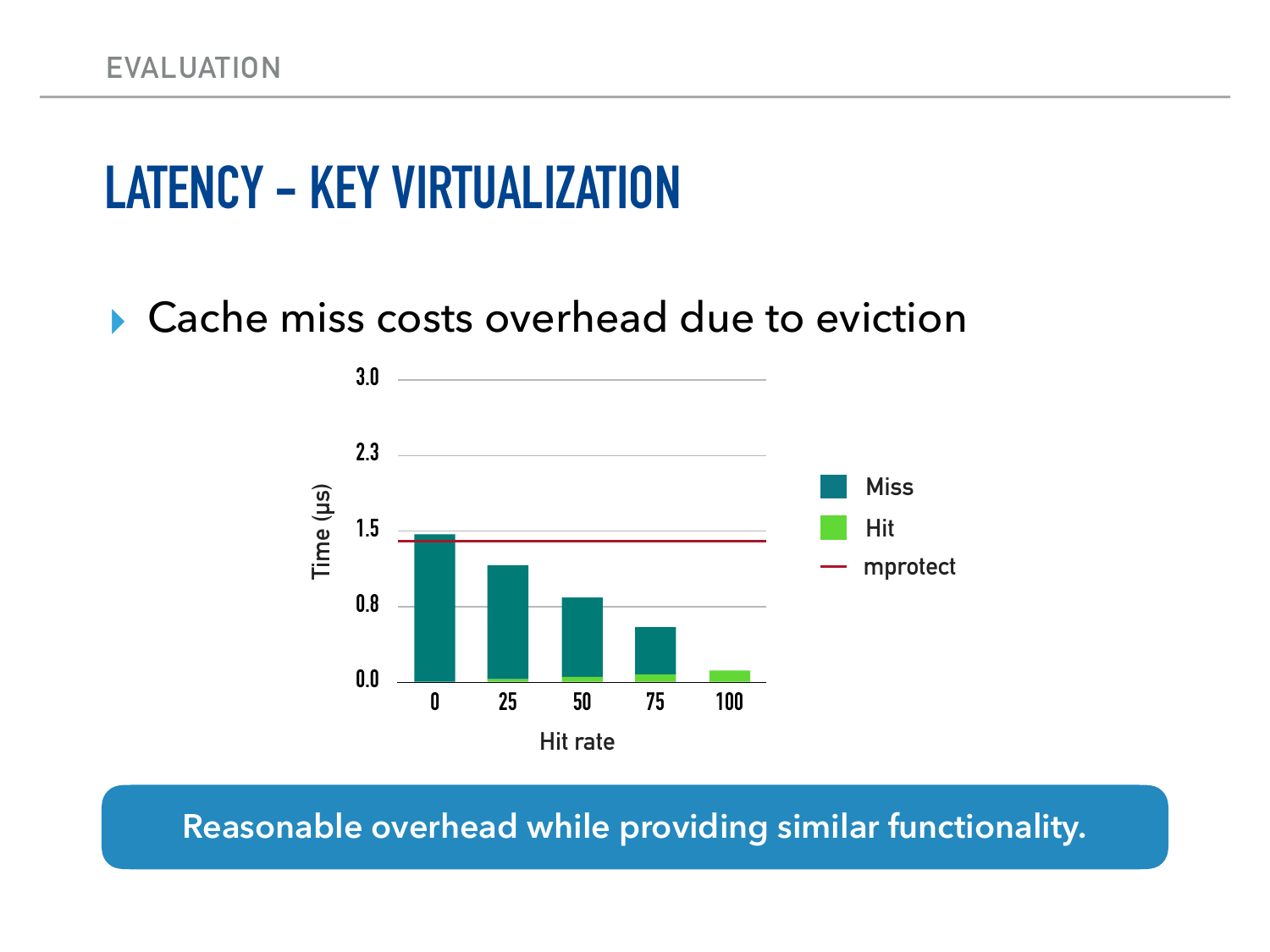#### **LATENCY - INTER-THREAD PERMISSION SYNCHRONIZATION**

#### ▸ Performance

- ▸ 1,000 pages : 3.8x
- ▸ Single page : 1.7x



**libmpk outperform mprotect regardless of the number of pages.**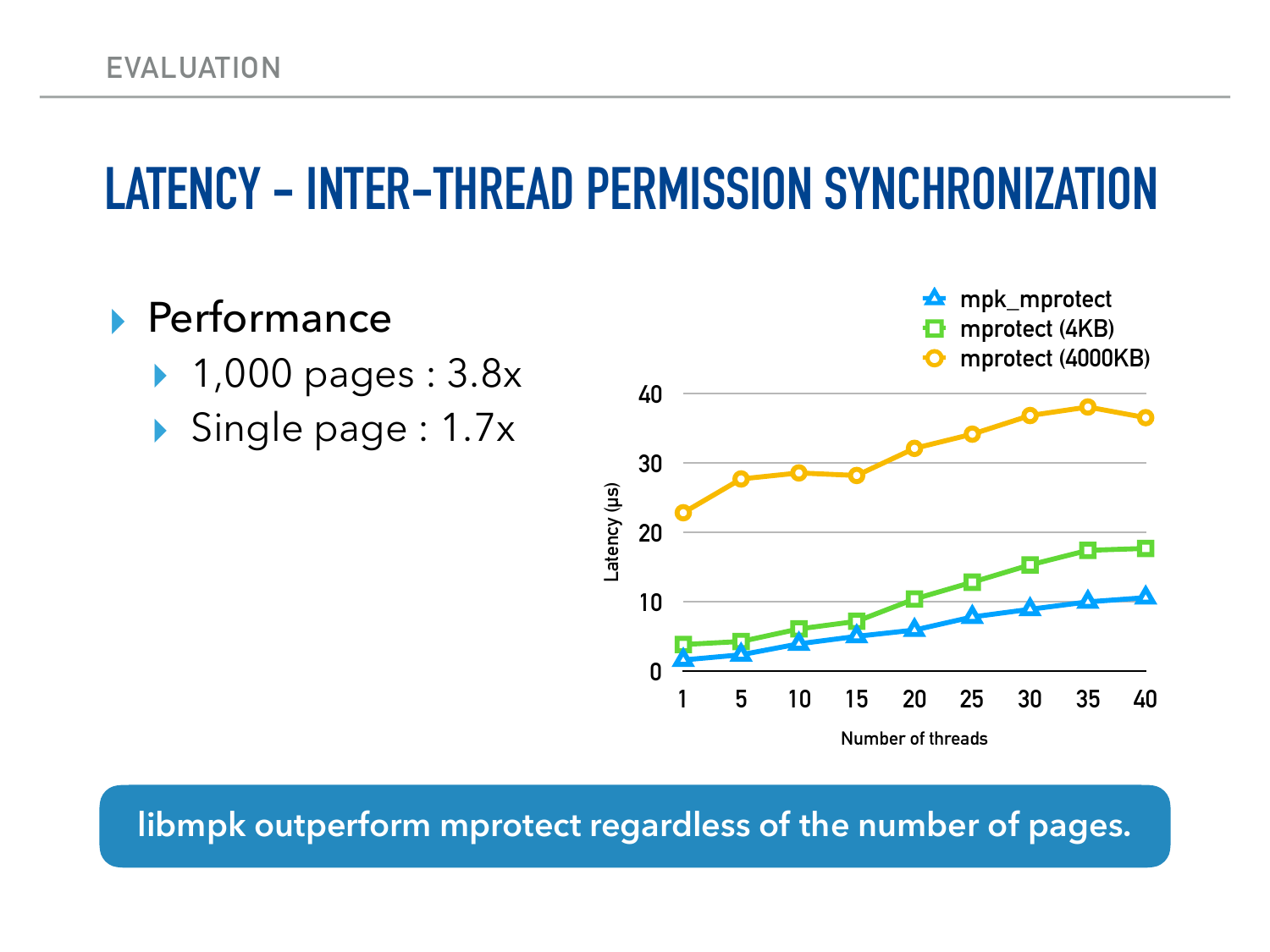## **FAST MEMORY ISOLATION - OPENSSL & MEMCACHED**

- **OpenSSL** 
	- ▸ request/sec: 0.53% slowdown

▶ For 1GB protection :

- original vs mpk\_inthread : 0.01%
- ▸ mpk\_synch vs mprotect : 8.1x

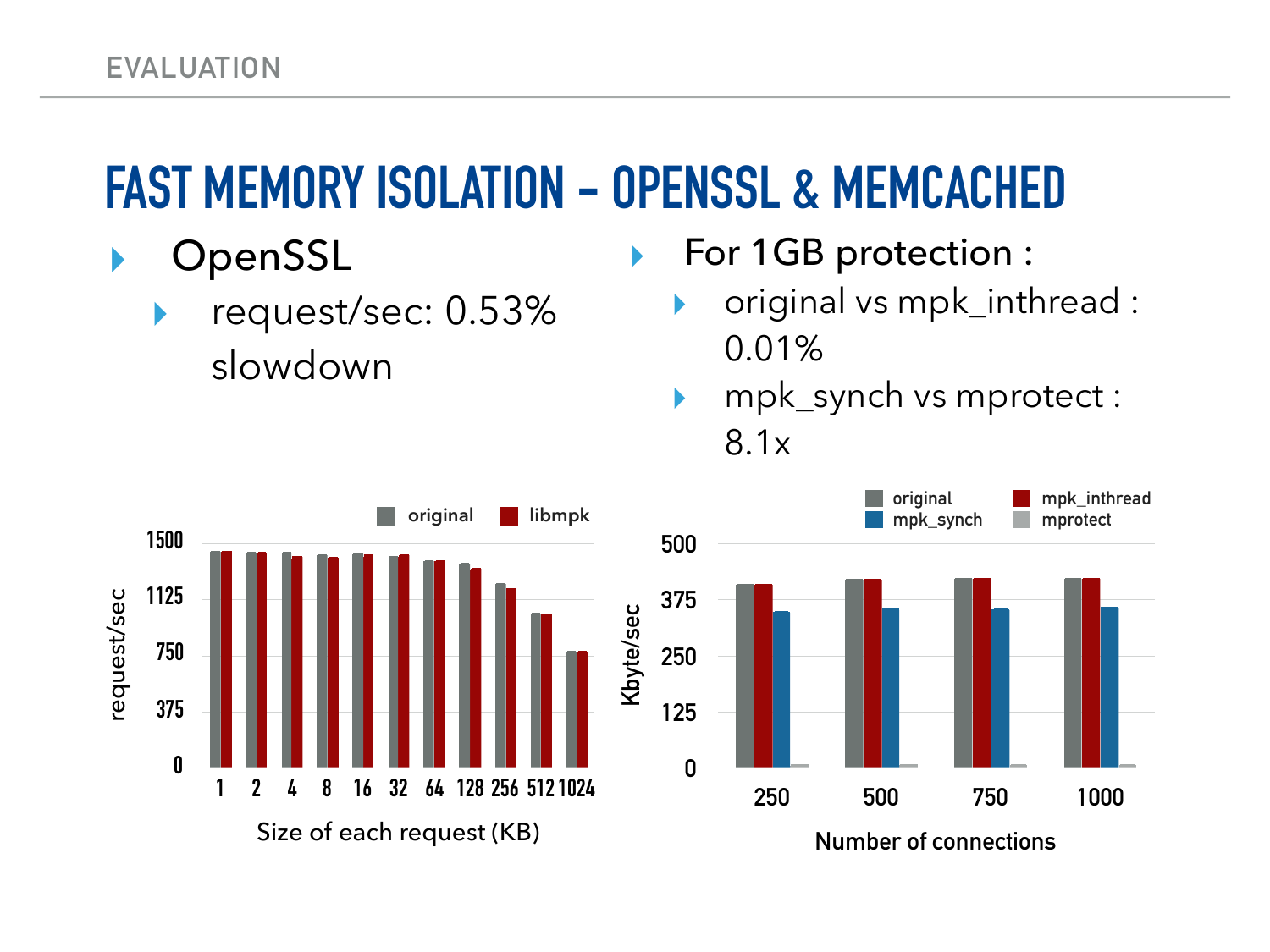## **FAST AND SECURE W**⊕**X - JIT COMPILATION**

#### Chakracore

- mprotect-based protection
	- Allows race-condition attack
- 4.39% performance improvement (31.11% at most)

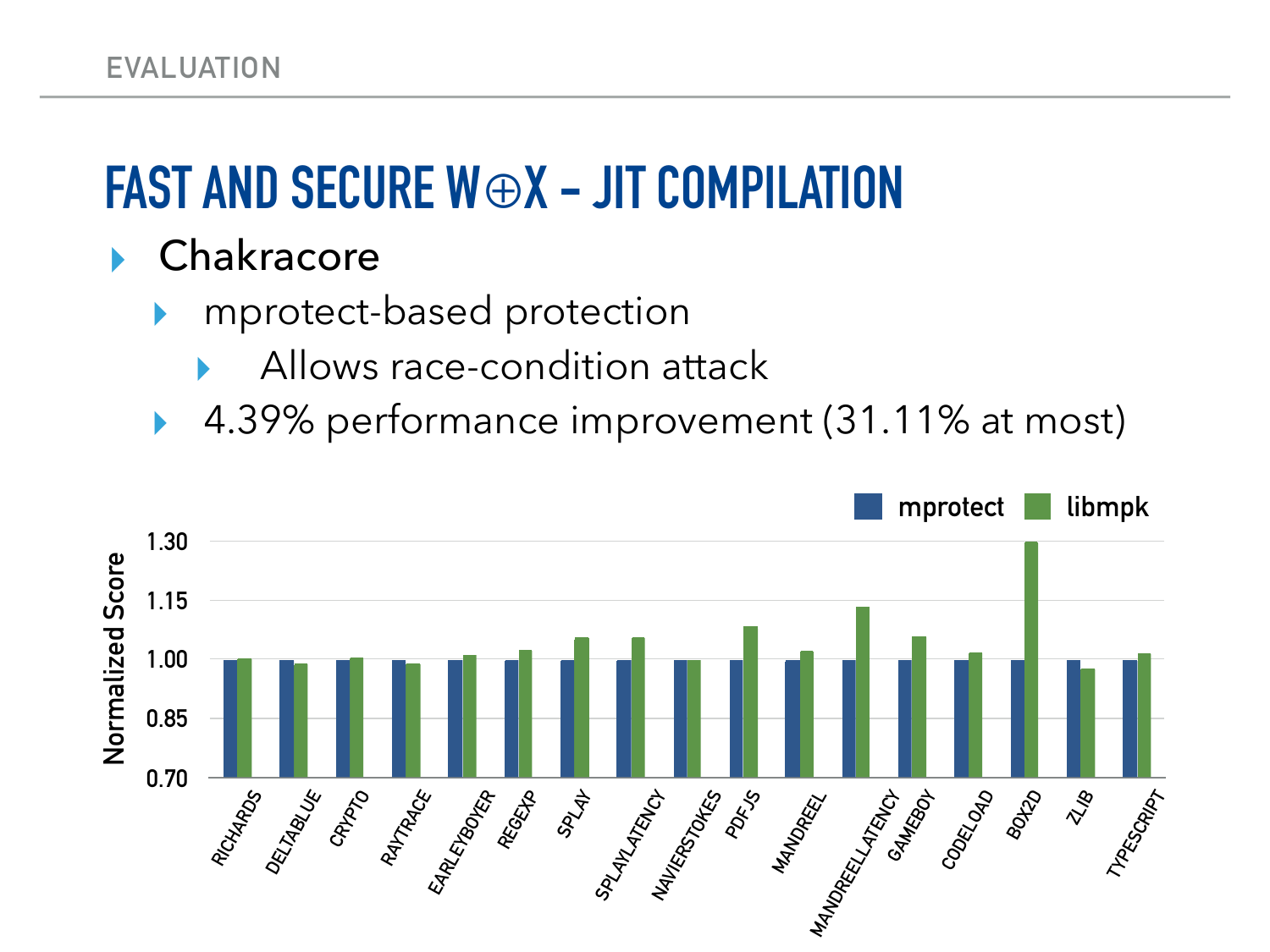# **DISCUSSION**

#### ▶ Roque data cache load (Meltdown)

- ▸ MPK is also affected by the Meltdown attack
- ▶ Hardware or software-level mitigation

#### ▸ Code reuse attack

- ▶ Arbitrary executed WRPKRU may break the security
- ▶ Applying sandboxing or control-flow integrity
- ▶ Protection key use-after-free
	- ▸ pkey\_free does not perfectly free the protection key
	- ▶ Pages are still associated with the pkey after free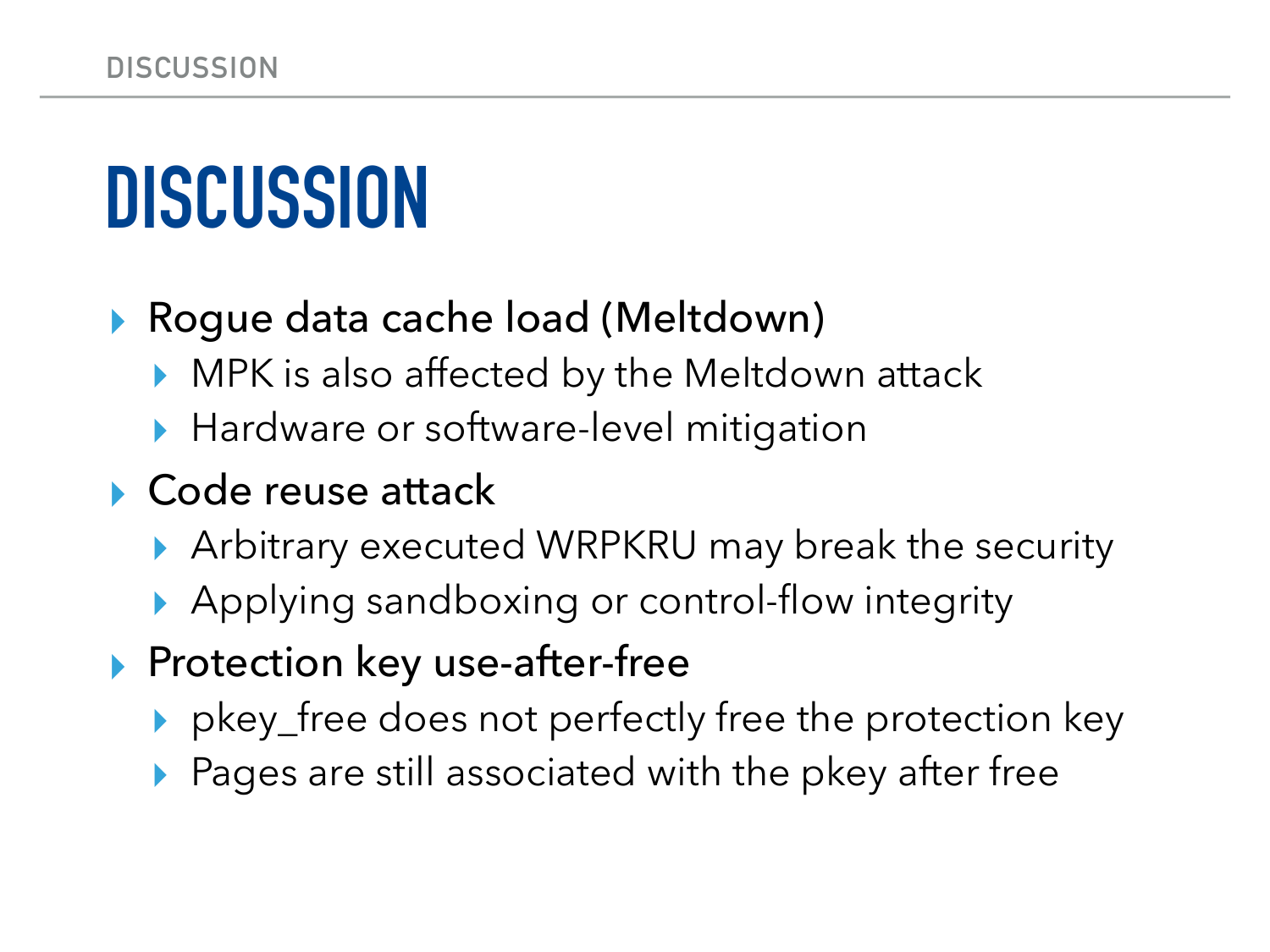# **RELATED WORK**

- ERIM [1]: Secure wrapper of MPK
- ▸ Shadow Stack [2] : Shadow stack protected by MPK
- ▸ XOM-Switch [3] : Code-reuse attack prevention with execute-only memory supported by MPK

**[1] Anjo Vahldiek-Oberwagner, et al. "ERIM: Secure, Efficient In-Process Isolation with Memory Protection Keys", Security 2019 [2] Nathan Burow, et al. "Shining Light on Shadow Stacks", Oakland 2019 [3] Mingwei Zhang, et al. "XOM-Switch: Hiding Your Code From Advanced Code Reuse Attacks in One Shot", Black Hat Asia 2018**